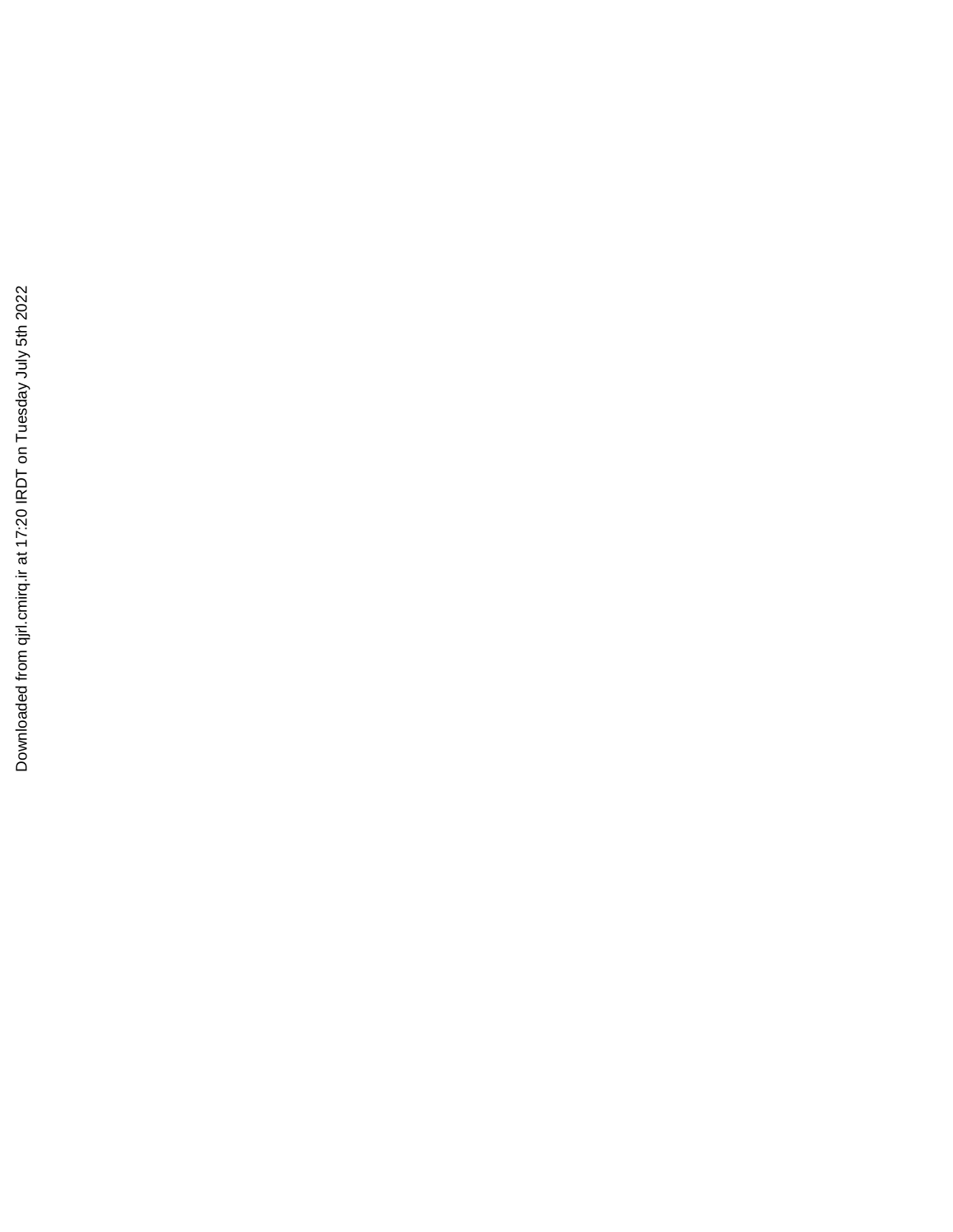# گرایش های مختلف حقوق مالکیت فکری؛ از نظام حداکثری تا نظامهای جایگزین

تاريخ دريافت: ١٣٩۴/٤/ تاريخ پذيرش: ١٣٩۴/۶/٢٣ - اصغر محمودی`

## حكىدە

به دنبال تبعات منفی حمایت گسترده از حقوق مالکیت فکری در حوزههای مختلف، بهویژه سلامت، انتقال فناوري، دانش و رقابت، گرايشهاي مختلفي به منظور حفاظت از منافع عموم و مقابله با نظام مالکیت فکری حداکثری یا به عرصه وجود گذاشتند. این گرایش ها به پشتوانه نهادهای مدنی و تمایلات عمومی، با شعارهایی چون حفاظت از سلامت عمومی، آزادی اطلاعات، دسترسی به دانش و انتقال فناوری با توسل به ابزارهای مختلف سیاسی و حقوقی، درصدد محدود کردن نظام مالکیت فکری حداکثری برآمدند که آثار آن را می¤وان در تهیه اعلامیه دوحه سازمان تجارت جهانی در مورد موافقتنامه ترییس و سلامت عمومی، اعلامیه ژنو در خصوص آینده واییو، قطعنامه مجمع عمومی سازمان بهداشت جهانی، نهضت کپی لفت و استفاده از حقوق رقابت برای تحدید مالکیت فکری، بهوضوح دید. این گرایش در محدود کردن نظام حداکثری مالکیت فکری موفق بوده، اما در پیشنهاد نظام جایگزین برای حقوق مالکیت فکری توفیق چندانی نداشته که دلیل آن ضعف پیشنهادهای ارائهشده از جمله صندوق جایزه برای نوآوری است.

**واژگان كليدى:** حقوق مالكيت فكرى، نظام مالكيت فكرى حداكثرى، موافقتنامه تريپس، وايپو، دسترسي به دانش، کپي(فت، حقوق رقابت

> ١. استاديار دانشگاه پيام نور و عضو هيئت مديره انجمن علمي حقوق مالكيت فكرى ايران .(Mahmoudilaw@yahoo.com)

فصلنامه تخصصی دین و قانون / شماره ۷ / بهار ۱۶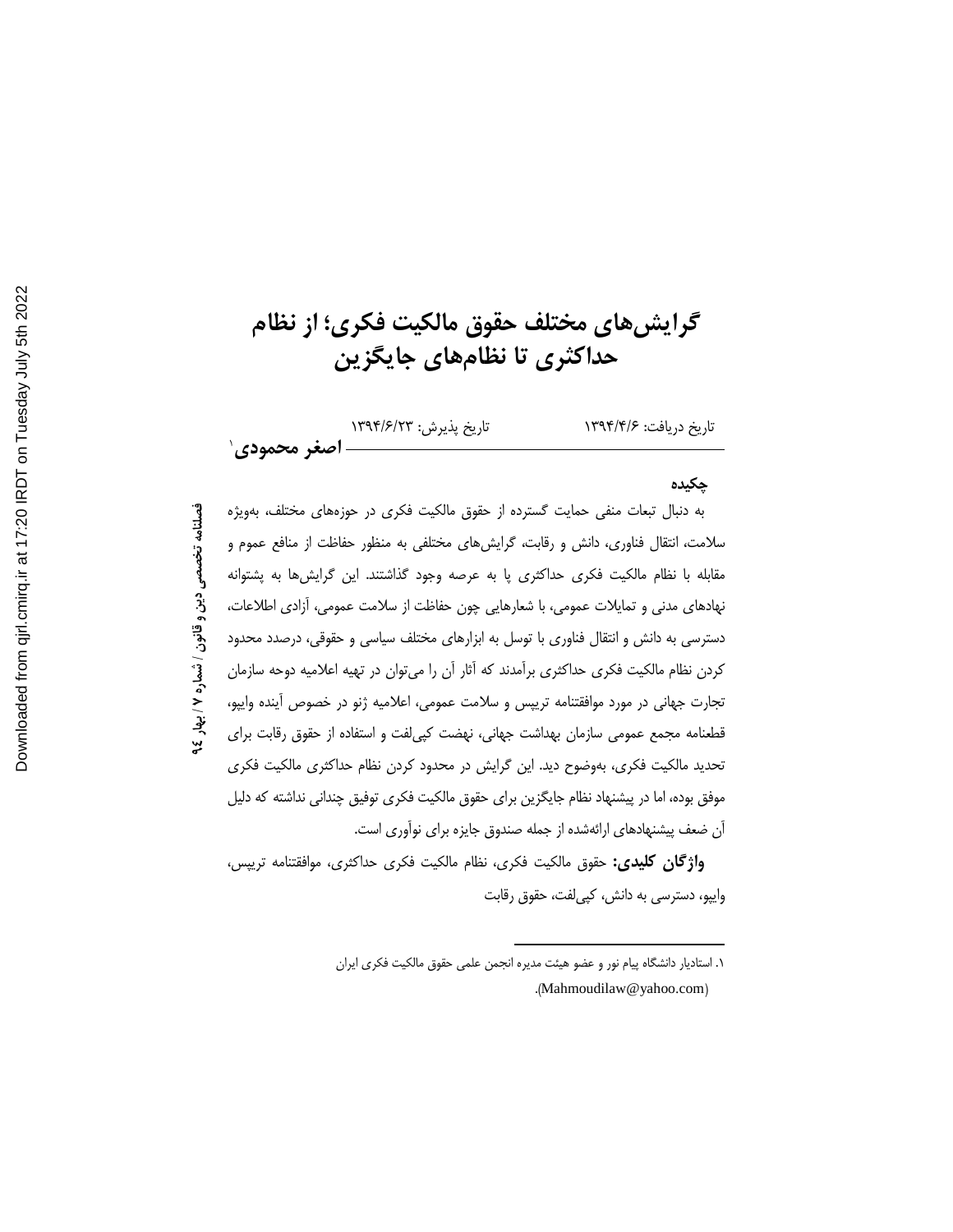#### مقدمه

نظام مالکیت فکری مانند دیگر نظامهای حقوقی در تدوین مقررات و اتخاذ سیاستهای خود، از جهتگیریها و گرایشهای مختلفی تأثیر میپذیرد، حتی به دلیل ارتباط آن با حوزههای مختلف دانش، فرهنگ، هنر، سلامت و صنعت، تأثیرپذیری آن در مقایسه با دیگر حوزههای حقوق بيشتر است.

نظام مالكيت فكرى با اعطاى حق انحصارى به پديد آورنده از يك<code>طرف</code> و محافظت از قلمرو عمومی از سوی دیگر، در مسیری بین منافع فرد و منافع جمع حرکت میکند؛ بنابراین چالش های سنتی بین دو دیدگاه عمده قائلان به اصالت فرد و قائلان به اصالت جامعه که از دیرباز در علوم اجتماعی وجود داشته است، همیشه بر آن سایه افکنده است.

منطقیترین روش این است که با جمع بین منافع فرد و جامعه، تعادل لازم بین این دو حوزه ایجاد گردد. ولی واقعیت این است که برقراری موازنه و تعادل به طوری که کشورهای توسعه یافته و توسعه نیافته و به تعبیر دیگر کشورهای شمال و جنوب به طور برابر از آن بهرهمند شوند، بەراحتى امكان پذير نيست.

گاه حمایت از حقوق انحصاری و تنوع و گستردگی انحصارات ـ تحت تأثیر گرایش های مدافع منافع حقوق پدیدآورنده که به دنبال تقویت، توسعه و تعمیق مالکیت فکری هستند و در موارد زیادی ملاحظات اقتصادی و سیاسی در آن نهفته است ـ به حدی پیش می رود که صحبت از موازنه، تعادل و منافع جامعه غیر قابل باور مینماید. چه طور می توان از موازنه و تعادل حرف زد، درحالی که تعداد زیادی از مردم جهان به دلیل عدم دسترسی به دارو، جان خود را از دست می دهند؛ یا از معالجه و درمان طرفی نمی بندند؛ یا وقتی که کفه انحصار که کشورهای توسعه یافته مدافع آن هستند، نسبت به انتقال تکنولوژی که کشورهای درحال توسعه به دنبال آن هستند، سنگینی می کند؛ یا وقتی که رویههای غیرمنصفانه را در قراردادهای انتقال تکنولوژی شاهد هستیم؟

در مقابل گرایش مذکور که به دنبال توسعه، تقویت و تعمیق انحصارات است، گرایش دیگر محدودیت را دنبال می کند و درصدد است افسار انحصار را در جهت تأمین منافع عمومی به دست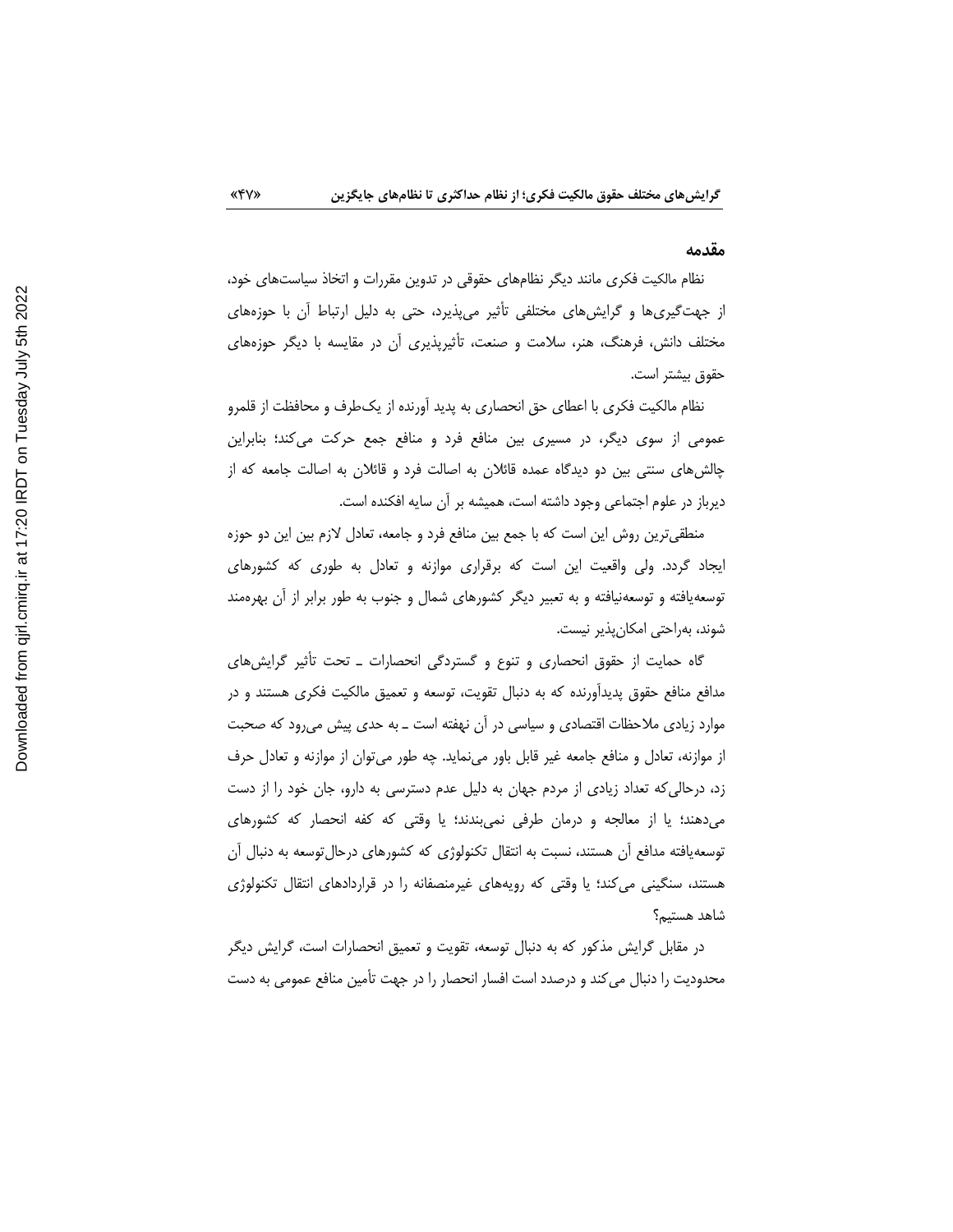گیرد. این گرایش با ابزارها و شعارهای مختلف از جمله حقوق بشر، حقوق رقابت، دسترسی به دانش، انتقال تکنولوژی و حمایت از سلامت جامعه، مقاصد خود را پیگیری می کند. در این نگاه، مالکیت فکری و انحصارات نه به عنوان هدف، بلکه وسیلهای برای اهداف بزرگتر انتقال تکنولوژی، دسترسی به دانش و مواردی از این دست به حساب می آید. گرایش سومی نیز وجود دارد که نظام مالکیت فکری را مناسب ندانسته و به دنبال ارائه نظام جایگزین است. حال در ضمن مباحث جداگانه به توضیح بیشتر آنها میپردازیم.

۱. گرایش به توسعه، تقویت و تعمیق حمایت از انحصارات

دیدگاه غالب در مالکیت فکری، به توسعه، تقویت و تعمیق حمایت از انحصارات گرایش دارد و با تمسک به سیاستهای مختلف تقنینی، اجرایی و قضایی در سطوح مختلف ملی، منطقهای و بین|لمللی به دنبال برقراری رژیم حداکثری مالکیت فکری است.

توسعه، تقويت و تعميق حمايت از انحصارات در دو بُعد كمي و كيفي تعقيب مي شود. منظور از توسعه کمی، گسترش قلمرو حمایت از مالکیت فکری از حیث مصادیق و پهنه جغرافیایی، صرفنظر از کیفیت آن میباشد. مراد از توسعه کیفی نیز افزایش سطح و کیفیت حمایت از انحصارات است. در ذیل به توضیح بیشتر آنها در دو بند جداگانه میپردازیم.

#### ۰۱.۱ توسعه کمی

امروزه کمتر کشوری را می توان پیدا کرد که در سطح ملی از حقوق مالکیت فکری حمایت به عمل نیاورده باشد. حتی با تنظیم معاهدات منطقه ای همچون کنوانسیون اختراعات اروپا،' كنوانسيون اختراعات أفريقا،' سطح حمايت از مالكيت فكرى گستره منطقهاى يبدا كرده است. با تصويب معاهدات بين|لمللي همچون كنوانسيون پاريس،<sup>۳</sup> معاهده برن<sup>۴</sup> و موافقتنامه راجعبه جنبههای تجاری مالکیت فکری (تریپس)<sup>ه</sup> نیز حمایت از ابداعات فکری پهنه جهانی پیدا کرده

<sup>1.</sup> European Patent Convention (EPC) 1973.

<sup>2.</sup> African Regional Intellectual Property Organization (ARIPO).

<sup>3.</sup> Paris Convention for the Protection of Industrial Property 1883.

<sup>4.</sup> Berne Convention for the Protection of Literary and Artistic Works 1886.

<sup>5.</sup> Agreement on Trade-Related Aspects of Intellectual Property Rights (TRIPS).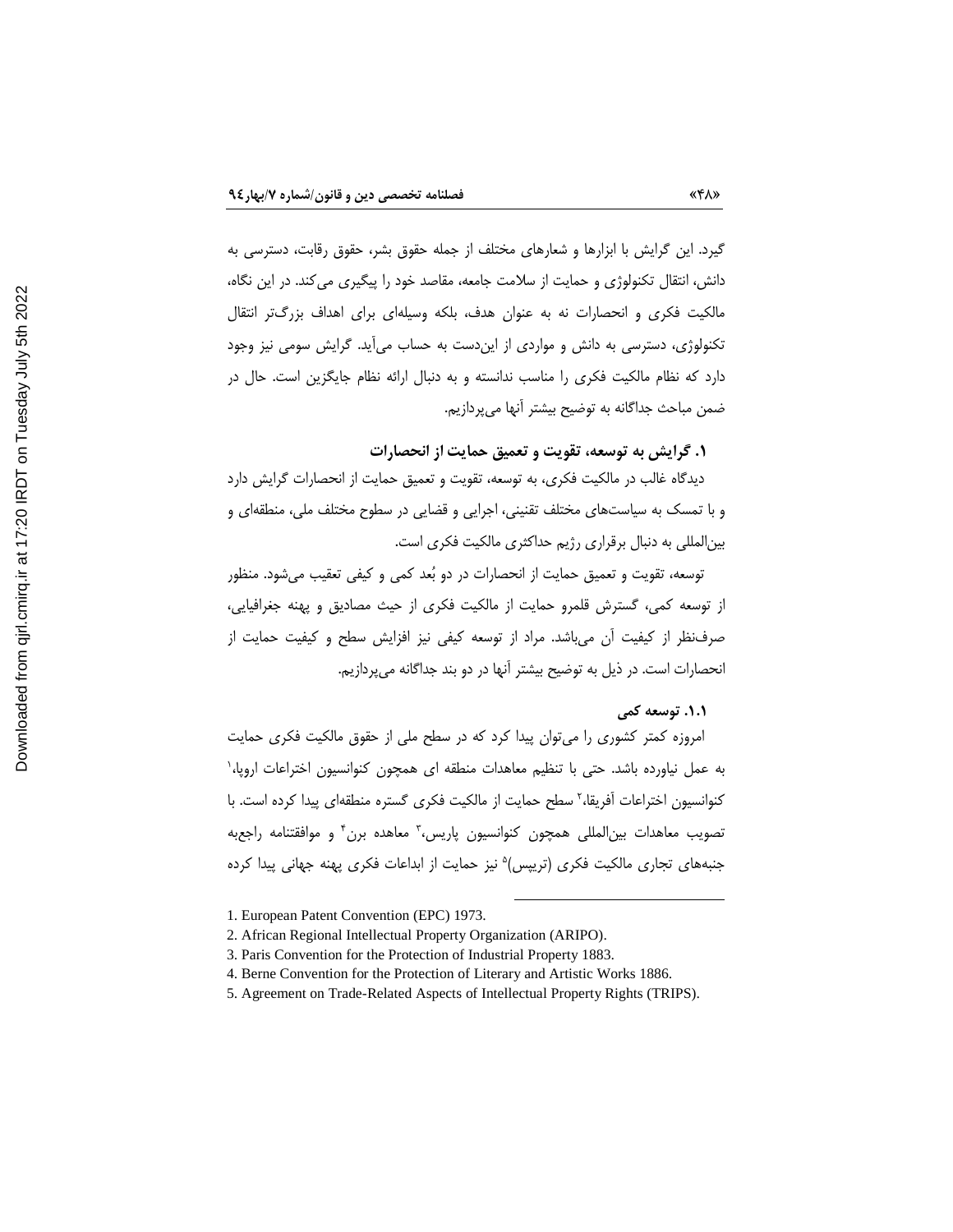است. بنابراین حمایت از مالکیت فکری در سطح ملی، منطقهای و بین|لمللی از شمول و گستره جغرافيايي وسيع آن حكايت دارد.

علاوه بر قلمرو جغرافیایی وسیع و بینالمللی، شمول مالکیت فکری بر آثار مختلف ادبی، هنری و صنعتی گواه بر قلمرو وسیع مالکیت فکری است؛ به طوری که شاید امروزه کمتر فعالیت، محصول و اثری را میتوان یافت که با مالکیت فکری اتباط نداشته باشد. در شمول مالکیت فکری بر خیلی از مصادیق تردیدی وجود ندارد؛ ولی تلاش،ها برای داخل کردن موضوعات جدید در نظام مالکیت فکری نظیر پایگاههای داده` غیر اصیل،۲ دانش سنتی،۳ جلوههای فولکلور،۴ داروهای با کاربرد جدید،<sup>۵</sup>نرمافزارهای کامپیوتری، روش های تجارت، ابداعات مرتبط با موجودات زنده و … حکایت از گرایش به توسعه کمی مصادیق مالکیت فکری دارد.

اتخاذ سیستم اعلامی برای صدور گواهی اختراع در کشورهای مختلف، از جمله ایران نیز ناخواسته به توسعه كمى نظام انحصارات منجر مىشود؛ چون به دليل فقدان بررسى و تحقيق کافی، به ابداعاتی گواهی اختراع داده می شود که شایستگی آن را ندارند.

1. Data Base.

۲. برای مطالعه بیشتر در این زمینه، ر.ک: صادقی، محمود، طهماسبی، علی؛ «درآمدی بر حمایت از حقوق پدیدآورنده پایگاه داده»، مجله فقه و حقوق، شماره ۱۳، سال۴، تابستان ۱۳۸۶، ص ۱۴۱.

3. Traditional Knowledge.

تعداد زیادی از کشورها در خصوص اینکه آیا حقوق باید از دانش سنتی حمایت کند، تصمیمی نگرفته اند. در این خصوص بین اهل فن اختلاف نظر وجود دارد. بعضی معتقدند که مکانیسمهای موجود حقوق مالکیت فکری می تواند از دانش سنتی حمایت کند. برخی دیگر بر این نظرند که به شکل اساسی و جدیدی از حقوق مالکیت فكرى (نظام خاص) نياز است. در مقابل، عدهاى مى گويند نظام مالكيت فكرى از مفاهيم و اصطلاحاتى استفاده می کند که با دانش سنتی ناسازگار است و در برابر نظامی که به دنبال تجاری کردن سنتهایشان هست، مقاومت می کنند. ر.ک: (WIPO, ۲۰۱۴: ۵۷).

4. Folklore Expression.

۵. برای مطالعه بیشتر در این زمینه، ر.ک: صادقی، محسن؛ مبحثی از مباحث حقوق و اقتصاد: چالشهای حقوقی و اقتصادی «ثبت کاربرد جدید دارویی» برای کشورهای درحالتوسعه، فصلiامه حقوق، مجله دانشکده حقوق و علوم سیاسی، دوره ۴۰، شماره ۱، پاییز ۱۳۸۹، ص ۱۵۰ به بعد.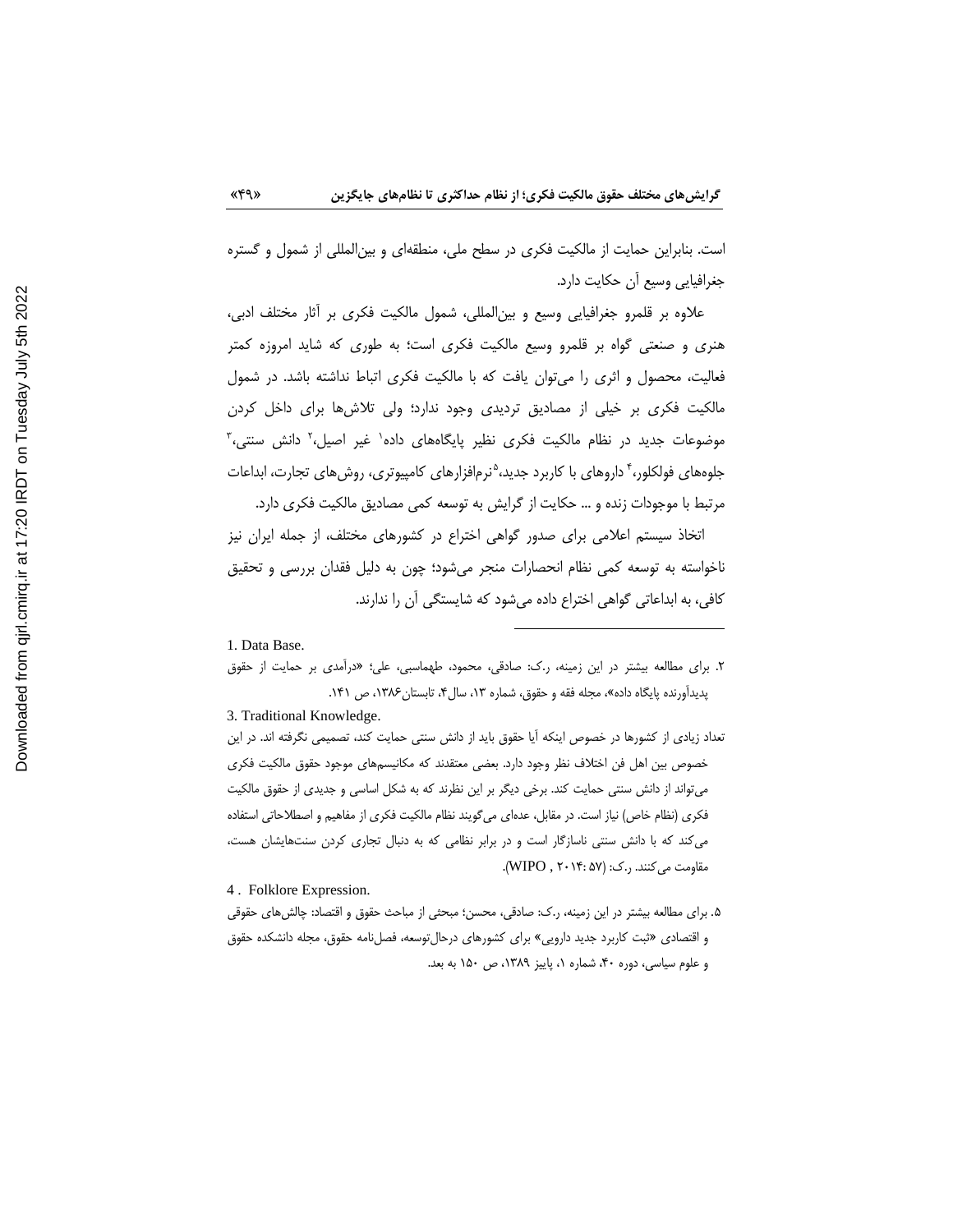محدود کردن استثنائات هم گام مهمی در جهت توسعه کمی نظام انحصارات به شمار می رود. نظام استثنائات مالکیت فکری در کشورهای توسعهیافته نظیر آمریکا، ژاپن و اتحادیه اروپا محدود بوده و رفتهرفته محدودتر میشود. حتی گفته میشود در آمریکا تقریباً استثنائی وجود ندارد و همان طور که خواهیم دید، حتی در مواردی روش های تجارت و برنامههای رایانهای را نيز تحت حمايت قرار دادهاند.

تلاش های صورت گرفته برای تصویب معاهده پی ال تی` نیز در این راستا قابل اشاره است. درحالی که تریپس حداقل استانداردها را برای یکنواختسازی مقرر کرده، معاهده پی ال تی به دنبال به حداکثر رساندن آن است و آزادی عمل کشورها را محدود کرده و استثنائات حداقلی از موارد قابل ثبت را ارائه میکند. تصویب معاهده مد نظر کشورهای توسعهیافته، قابلیت انعطافپذیری قوانین ملی کشورها را در رابطه با موضوعات ماهوی اختراعات که تا حدودی، مورد تأیید و تأکید موافقتنامه تریپس نیز میباشد، کمرنگ و قدرت قوانین ملی کشورها را در خصوص اين موضوع محدودتر مي سازد (حبيبا، ١٣٨۶: ۴٢).

اسانگیری در احراز شرایط ماهوی ابداعات فکری نیز یکی دیگر از اقداماتی است که در جهت توسعه كمى نظام انحصارات صورت مىگيرد. با اين توضيح كه نظام مالكيت فكرى، انحصار را به آثاری اعطا می کند که شرایط ماهوی مقرر را داشته باشند. به عنوان مثال ورقه اختراع به اختراعاتی داده میشود که حائز شرایط تازگی، گام ابتکاری و کاربرد صنعتی باشند؛ یا آثار ادبی و هنری اصیل باشند؛ یا علامت تجاری باشد که ویژگی تمایزبخشی دارد.

بعضی مواقع بنا به ملاحظاتی در احراز این شرایط، سختگیری صورت نمیگیرد. محدود نمودن تازگی به فن و صنعت مکتوب قبلی، سهل گیری در احراز شرط گام ابتکاری، بهویژه کاربرد صنعتی از این نمونه است. محاکم و ادارات اختراع آمریکا با این رویکرد، در مواردی حتی روشهای تجارت و برنامههای رایانهای را مشمول ورقه اختراع دانستهاند. (جعفرزاده، محمودی،  $(17\lambda - 17\Delta)$ :  $17\lambda$ 

1. Patent Law Treaty.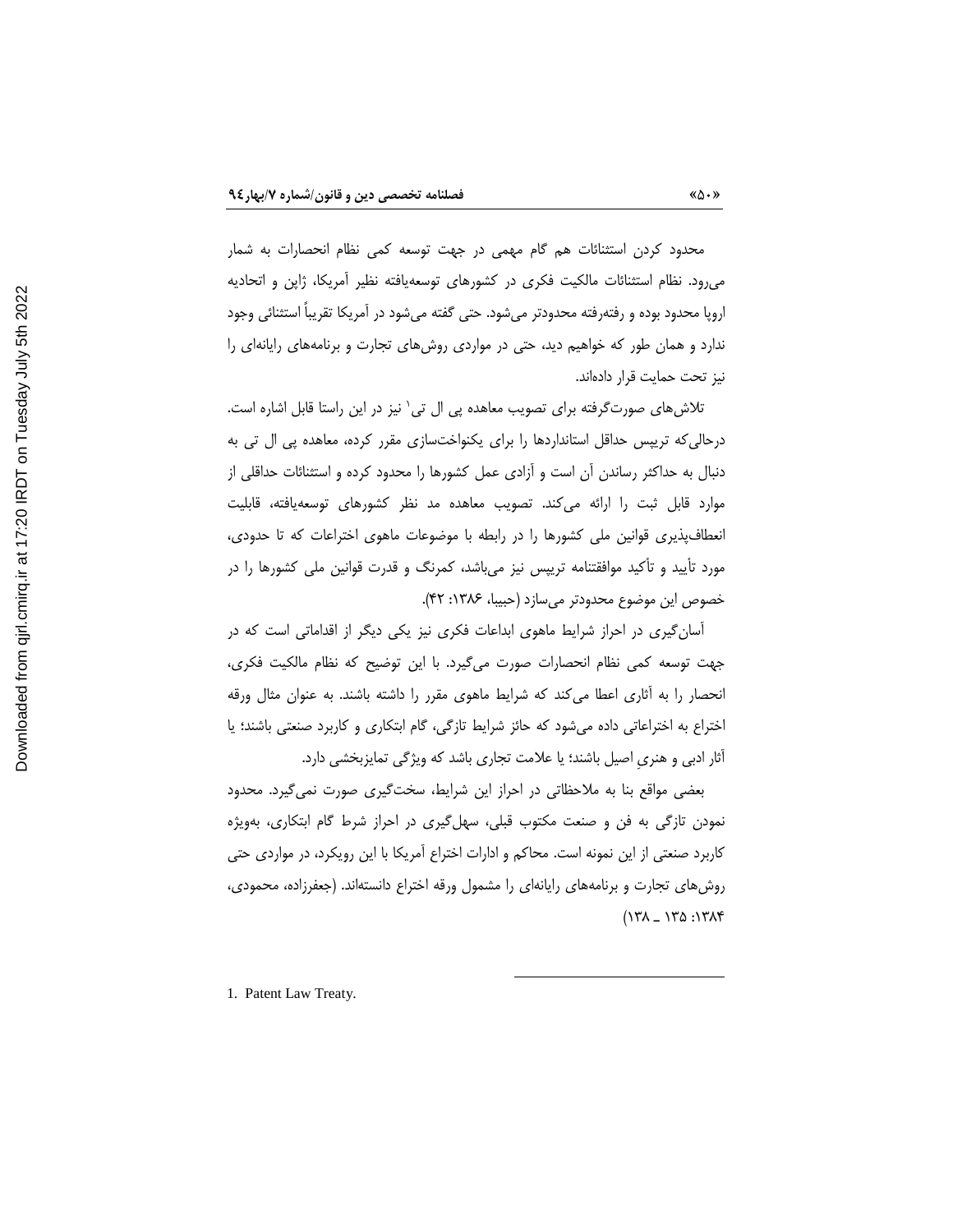پیش بینی نظام خاص برای حمایت از پایگاههای داده غیراصیل و تسری حمایت نظام كپی رایت به دانش سنتی و مظاهر فولكلور نیز در این راستا قابل تحلیل است.

### ١.٢. توسعه کيفي

توسعه کیفی مالکیت فکری به منظور تقویت نظام انحصارات به شیوههای مختلفی صورت می گیرد که یکنواخت کردن مقررات بین|لمللی، اعطای حقوق بیشتر به پدیدآورنده، پیش بینی ضمانت اجراهای مختلف مدنی، اداری و کیفری، اتخاذ سیستم تحقیقی، تهیه قوانین مدل توسط سازمان جهانی مالکیت فکری (وایپو) و ارائه آن به کشورهای دیگر جهت الگوبرداری، نمونههایی از این موارد هستند که در ادامه به توضیح بیشتر یکی از موارد مهم آن میپردازیم که یکنواخت و متحدالشکل کردن مقررات بین المللی است.

وجود قوانین مختلف و در مواردی متعارض در سطح ملی، یکی از مشکلات فراروی تجارت بین|لملل است. به منظور غلبه بر مشکلات مذکور، تلاش هایی در جهت یکنواختسازی مقررات در سطح بین|لمللی، هم در بُعد شکلی و هم ماهوی، صورت پذیرفته است که از نتایج آن می توان به معاهده همکاری در ثبت اختراع<sup>۱</sup> و معاهده مادرید<sup>۲</sup> اشاره کرد.

اتخاذ نظام تحقیقی به جای نظام اعلامی در صدور ورقه اختراع، نیازمند ملزومات خاص فنی و انسانی است که موجب طولانی شدن فرایند ثبت اختراع و افزایش هزینهها می شود؛ ولی به طور قطع اعتبار گواهی های صادره را ارتقا می بخشد. بنابراین اتخاذ نظام تحقیقی، گامی در جهت بهبود و توسعه كيفيت نظام اختراعات محسوب مي شود.

۲. گرایش به محدود کردن حقوق مالکیت فکری

در مقابل گرایش توسعه، تعمیق و تقویت نظام انحصارات، گرایش دیگری وجود دارد که با روشهای مختلف درصدد محدود کردن حقوق مالکیت فکری است. بعضی از محدودیتها، مواردی هستند که خود نظام مالکیت فکری متأثر از دلایل و واقعیتهایی، آنها را پذیرفته است و

<sup>1.</sup> Patent Cooperation Treaty.

<sup>2.</sup> Madrid Agreement Concerning the International Registration of Marks.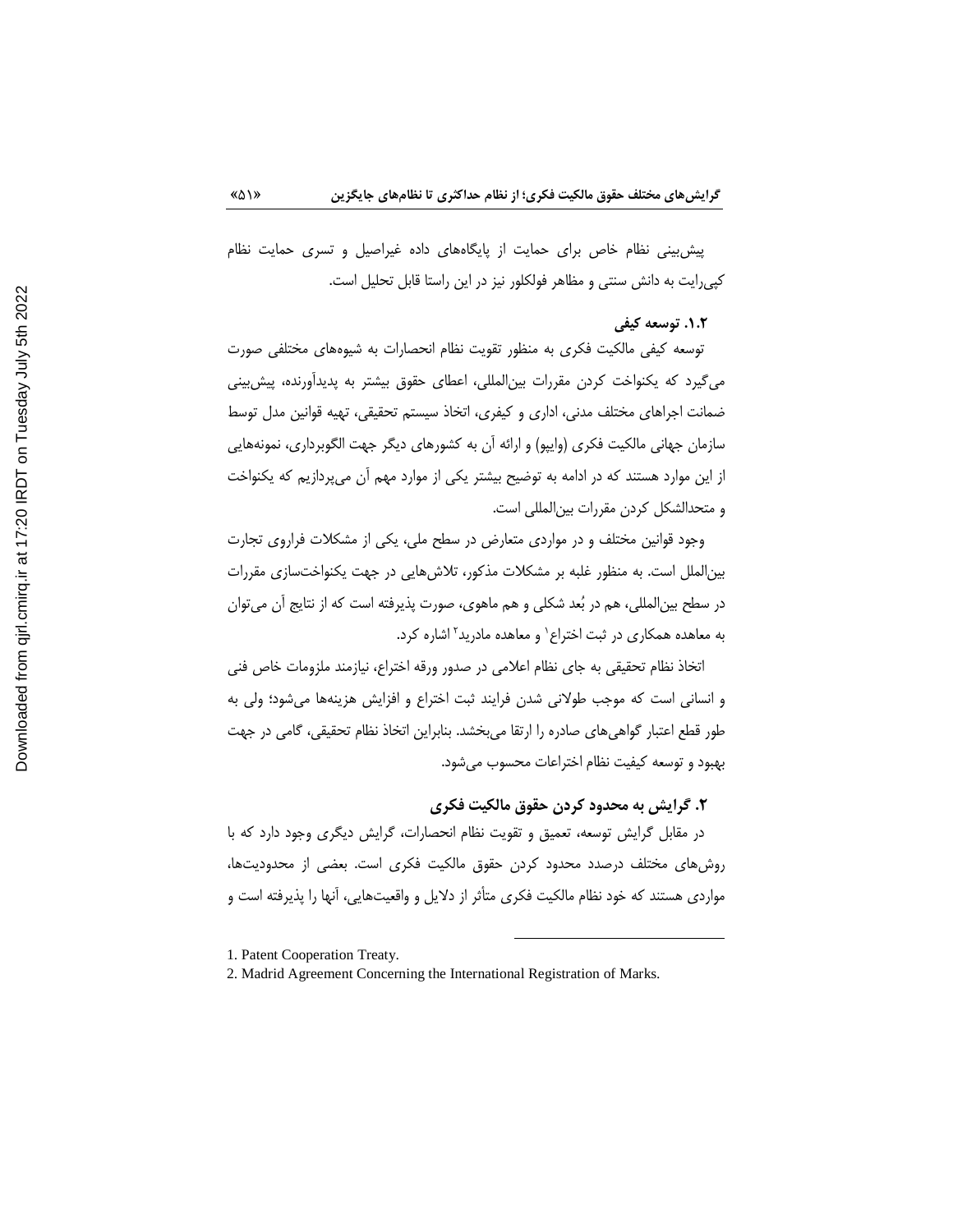می¤وان آنها را محدودیتهای درون نظام مالکیت فکری نامید. بعضی محدودیتها نیز مواردی هستند که خارج از نظام مالکیت فکری وضع شدهاند که می¤وان آنها را محدودیتهای خارج از نظام مالکیت فکری نامید که در ذیل به توضیح بیشتر أنها میپردازیم.

## ٢.١. محدوديتهاي درون نظام مالكيت فكرى

وجود نگرانیهای مختلف باعث شده که همزاد انحصار، محدودیتهایی وضع شود؛ ازاین٫و در کلیه سطوح ملی، منطقهای و بین|لمللی مقررات مالکیت فکری شاهد محدودیتهایی هستیم که از آن جمله میتوان به این موارد اشاره کرد: محدودیت مدت حمایت از آثار فکری ــ مثلاً بیست سال، عمر مؤلف به علاوه پنجاه سال ے استثنائات مصرح قانونی برای اهداف مختلف آموزشی و درمانی، استثنائات پیش،بینی،شده جهت صیانت از نظم عمومی و اخلاق حسنه، لیسانس های اجباری، محدودیتهای سرزمینی و اصل سرزمینی بودن حقوق فکری، پیش بینی شرایط ماهوی از جمله اصیل بودن در مالکیت ادبی و هنری، متمایز بودن در طرح صنعتی و تازگی، گام ابتکاری و کاربرد صنعتی در اختراع که موارد فاقد أنها را از حیطه حمایت خارج می کند.

#### ٢.٢. محدوديتهاي خارج از نظام مالكيت فكرى

بسیاری از محدودیتها، خارج از نظام مالکیت فکری ایجاد میشوند و هر روز به گستره آنها افزوده میشود. به طور کلی بخش قابل توجهی از این محدودیتها ناشی از این تفکر است که باید به دانش دسترسی آزاد داشت. این تفکر که به «جنبش دسترسی به دانش»<sup>۱</sup> معروف است، با توسل به ابزارهای مختلف درصدد محدود ساختن نظام مالکیت فکری است. هر چند می توان مطالب را ذیل جنبش دسترسی به دانش بحث کرد، ولی به علت اهمیت رقابت و کپی لفت، مطالب در سه بند جداگانه، محدودیتهای ناشی از جنبش دسترسی به دانش، محدودیتهای ناشی از مقررات رقابت و محدودیتهای ناشی از کپی لفت مورد بحث قرار می گیرد.

1. Access to Knowledge (A2K).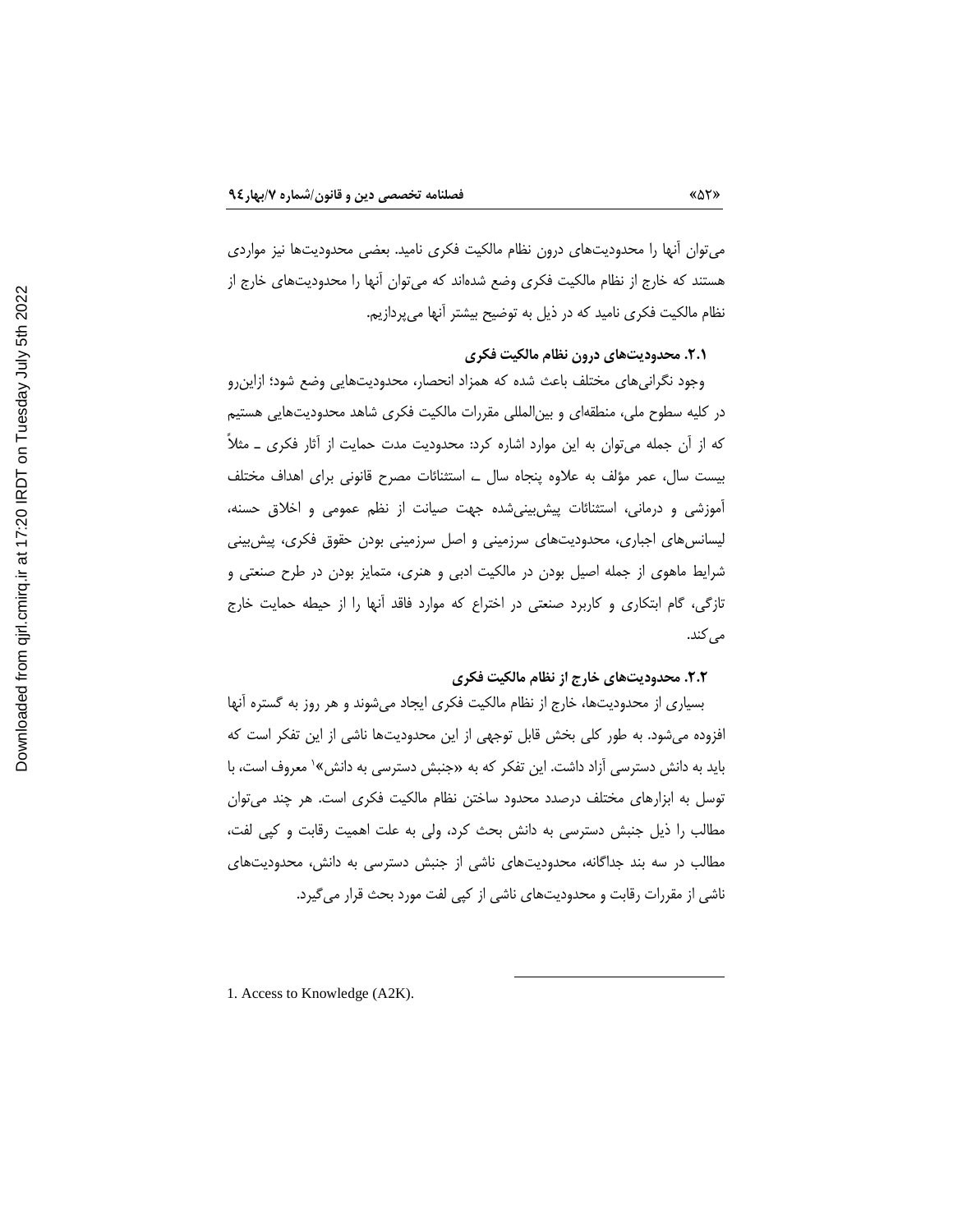**۲.۳. محدودیتهای ناشی از جنبش دسترسی به دانش** 

بنا به اهمیت جنبش دسترسی به دانش لازم است قبل از بیان آثار و محدودیتهای ناشی از جنبش، با مفهوم، ماهیت، قلمرو، اهداف و خاستگاه و چالش های پیش روی آن آشنا شویم.

#### ٢.٣.١. تعريف

جنبش دسترسی به دانش را می توان به عنوان جنبش نوظهور اجتماعی غیرمنسجم و در عین حال یویا تعریف کرد که در حال شکل دهی گروههایی برای توسعه برنامههای هماهنگ و اقدامات مشترک جهت مقابله با رژیم مالکیت فکری حداکثری است ( Kapczynski and .(2010: 547 others

#### ٢.٣.٢. ماهت

جنبش دسترسی به دانش ماهیتاً یک نوع «جنبش»،` «ائتلاف»<sup>۲</sup> و «اَرمان»<sup>۳</sup> است که تمامی اشخاصی که رژیم مالکیت فکری حداکثری را نفی میکنند، زیر چتر آن قرار میگیرند. توسعه دهندگان نرمافزارهای رایگان، کمپینهای دسترسی به دارو، طرفداران حقوق دیجیتالی، فعالان ويدئويي، گروههاي مصرف كننده، معلمان، دانش آموزان و نابينايان از جمله اين اشخاص میباشند. این اشخاص شامل گروههای مردمنهاد، تجار و حتی دولتهایی میشوند که با نظام مالکیت فکری حداکثری به مقابله می پردازند (Ibid: 550).

دسترسی به دانش بیش از اینکه هدف باشد، وسیله است؛ وسیلهای برای رسیدن به اهداف مختلف، از جمله نوأوري، توسعه، فرهنگ، تضمین حقوق بشر و سلامت (Ibid: 548). همین ترسیم اهداف مختلف برای جنبش دسترسی به دانش، خود گویای گستردگی و نیز اهمیت آن است.

- 1. Movement.
- 2. Coalition.
- 3. Aspiration.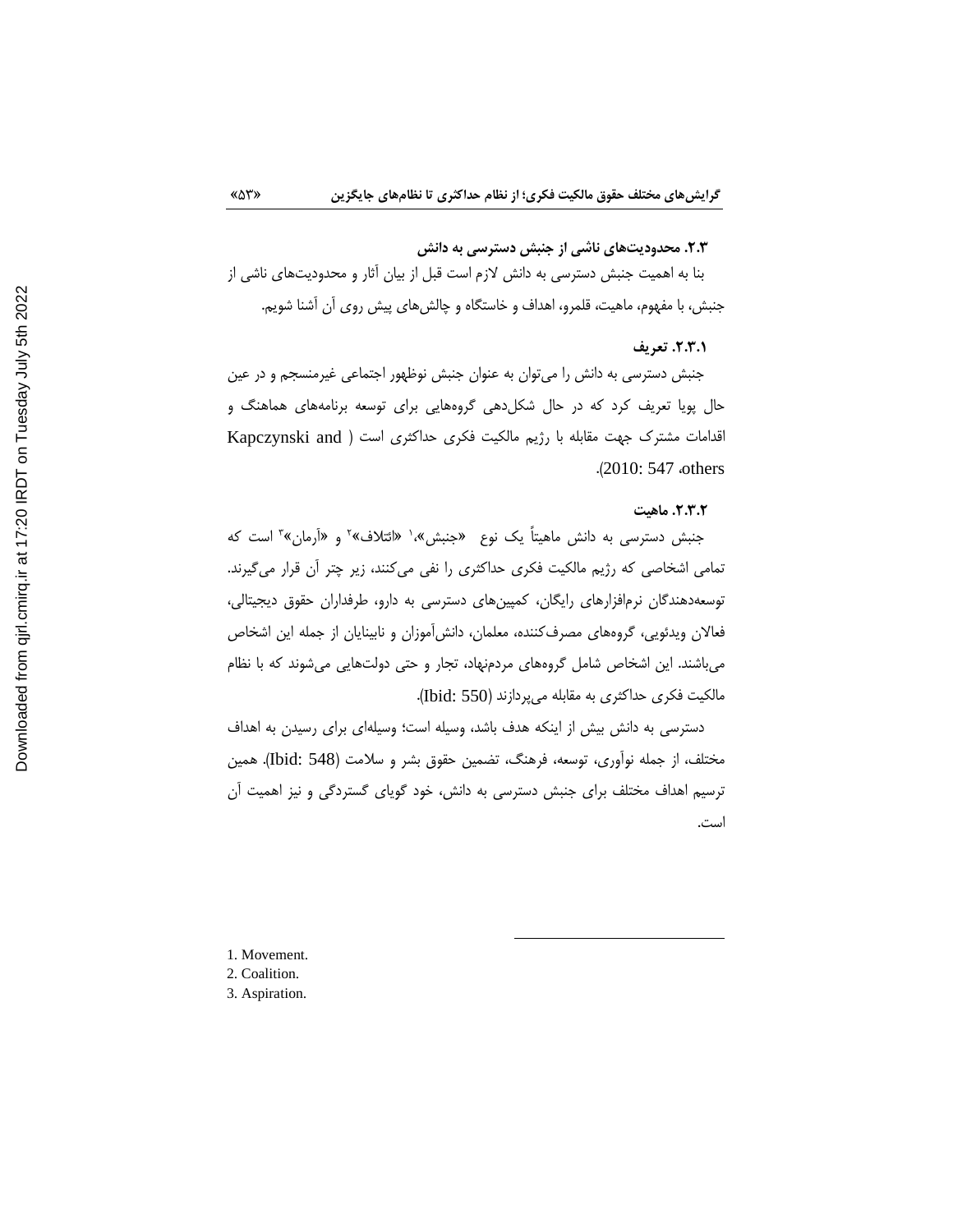#### ٢.٣.٣. خاستگاه

جنبش دسترسی به دانشاصالتا یک جنبش نخبگان است که توسط سازمانهای مردمنهاد و دانشگاههای کشورهای شمال آغاز و توسعه یافته است و کشورهای جنوب بعداً بدان ملحق شدهاند. با این حال، در این جنبش صدای کشورهای جنوب در مواردی نظیر دسترسی به دارو شنیده می شود (Ibid: 566). البته این مسئله که جنبش «برای چه»٬ ایجاد شده، مهمتر از این مسئله است که «توسط چه کسی»<sup>۲</sup> ایجاد شده است (1559).

#### ٢.٣.٤. چالش

یکی از ضعفهای جنبش، عمومیت نیافتن أن و اختصاص أن به نخبگان است که دلیلش این واقعیت است که بعضی از استراتژیهای اصلی جنبش نیازمند مهارتهایی هستند که در کل جامعه بهخوبی توزیع نشدهاند. ازاین٫رو فعالان و بازیگران اصلی جنبش، تعهد اخلاقی دارند که در هر اقدامی، شاخصه ظرفیتسازی و شبکهسازی را مد نظر قرار دهند و برای اینکه این امر اتفاق بیفتد، جنبش نیازمند این است که ادبیات جنبشهای دیگر مثل حقوق بشر، محیطزیست، حقوق مدنی را به رسمیت شناخته و بتواند از این طریق مشروعیت اجتماعی به دست بیاورد ( .Ibid  $.566$ 

## ۲.۳.٥. آثار و محدودیتهای ناشی از جنبش دسترسی به دانش

حمایت بیش از اندازه از مالکیت فکری، آثار و تبعات منفی در حوزههای مختلف بهویژه سلامت، تغذیهو توسعه بر جای گذاشته است. امروزه حدود دو میلیارد مردم جهان به داروهای ضروری دسترسی ندارند. در بعضی از کشورها با درآمد پایین در آفریقا و آسیا این عدد متجاوز از نصف مردم این کشورهاست (Shashikant, 2010: 141).

متعاقب اًسیبهای مذکور، تحت لوای جنبش دسترسی به دانش، تلاشهایی برای مقاومت در برابر حمایت بیش از اندازه از مالکیت فکری صورت گرفته که اعلامیه دوحه سازمان تجارت

- 1. For What.
- 2. By Whom.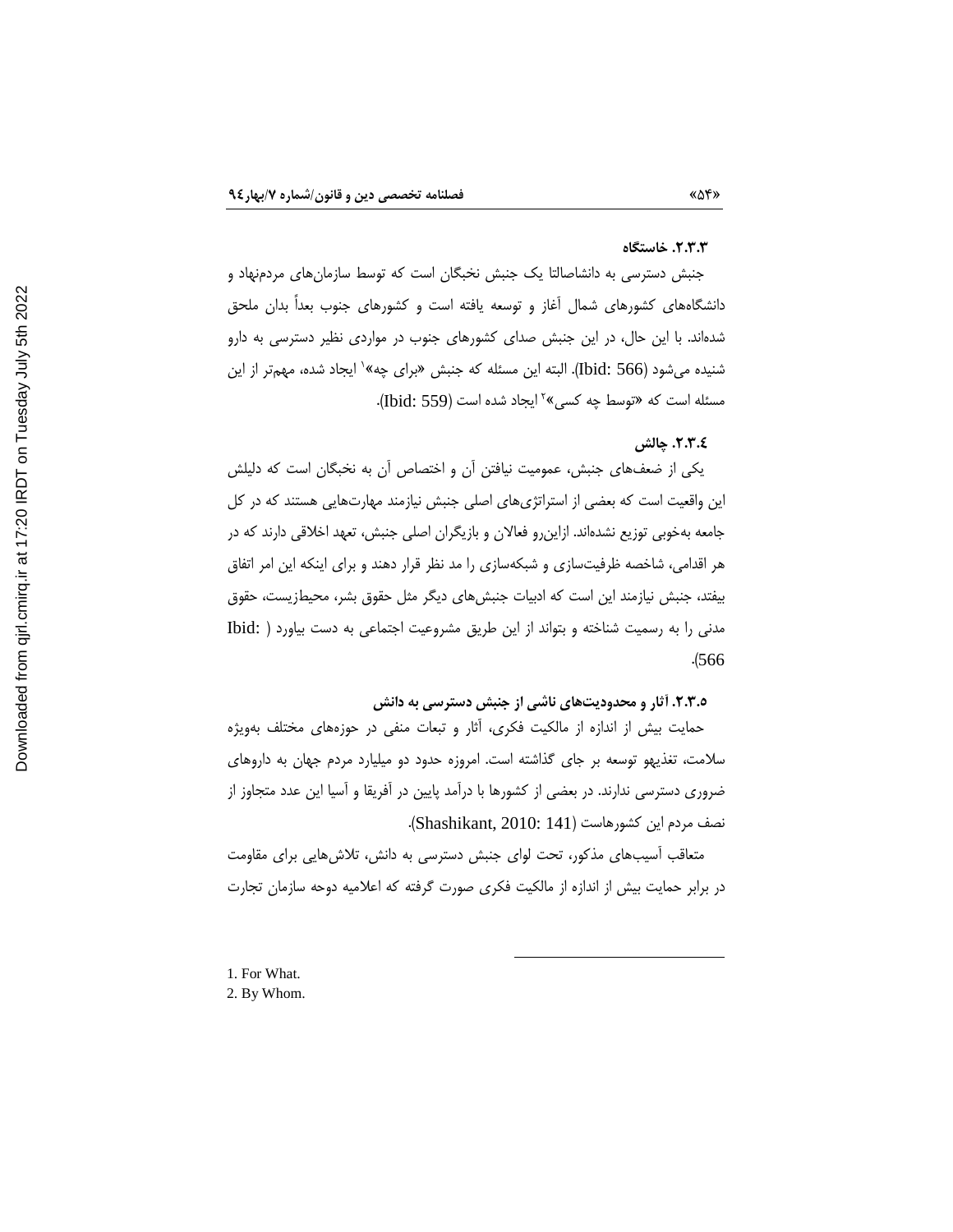جهانی در مورد موافقتنامه تریپس و سلامت عمومی در نوامبر ۲۰۰۱،' اعلامیه ژنو در خصوص آینده وایپو در مارس ۲۰۰۴ و قطعنامه مجمع عمومی سازمان بهداشت جهانی در ماه می سال ۲۰۰۶، از مهم ترین آنها میباشند که بنا به اهمیتشان به توضیح مختصر آنها میپردازیم.

#### ٠.١.٢.٢. اعلاميه دوجه

این اعلامیه با اذعان به مشکلات بهداشت عمومی ناشی از بیماریِهایی نظیر ایدز، سل و مالاریا که کشورهای درحالتوسعه و کمتوسعهیافته با آن درگیر هستند، تأکید می کند که موافقتنامه تریپس باید بخشی از اقدام ملی و بین|لمللی گسترده برای بیان این مسائل و مشكلات باشد (بند ۱و۲).

اعلامیه بیان می کند موافقتنامه تریپس می تواند و باید به روشی تفسیر و اجرا شود که از حق اعضای سازمان تجارت جهانی برای حمایت از بهداشت عمومی حمایت کند و بهویژه دسترسی به دارو برای همه را ترویج دهد. در این ارتباط، به حق اعضای سازمان تجارت جهانی برای استفاده کامل از مقررات موافقتنامه تریپس که انعطاف برای این اهداف را مقرر کرده است، تصريح مي كند (بند ۴).

به تعبير اعلاميه در بند ۵، اين انعطافها شامل موارد زير مى شود:

الف) در اِعمال قواعد عرفی تفسیر حقوق بین|لملل عمومی، هر مقررهای از موافقتنامه تریپس باید در پرتو اهداف و مقاصد مصرح موافقتنامه بهویژه در اهداف و اصول آن خوانده شود.

ب) هر عضوی حق اعطای لیسانس اجباری و آزادی تعیین مبانی که چنین لیسانس هایی صادر می شود، را دارد.

ج) هر عضوى حق تعيين اين را دارد كه چه چيزى «اضطرار ملي»<sup>۳</sup> است يا ديگر شرايط «نهایت اضطرار»<sup>۴</sup> را داراست. بحران های بهداشت عمومی از جمله ایدز، سل، مالاریا و دیگر اپیدمے ها مے تواند بیانگر اضطرار ملی یا دیگر شرایط نهایت اضطرار باشند.

<sup>1.</sup> Doha Declaration on TRIPS and Public Health.

<sup>2.</sup> Geneva Declaration on the Future of the World Intellectual Property Organization.

<sup>3.</sup> National Emergency.

<sup>4.</sup> Extreme Urgency.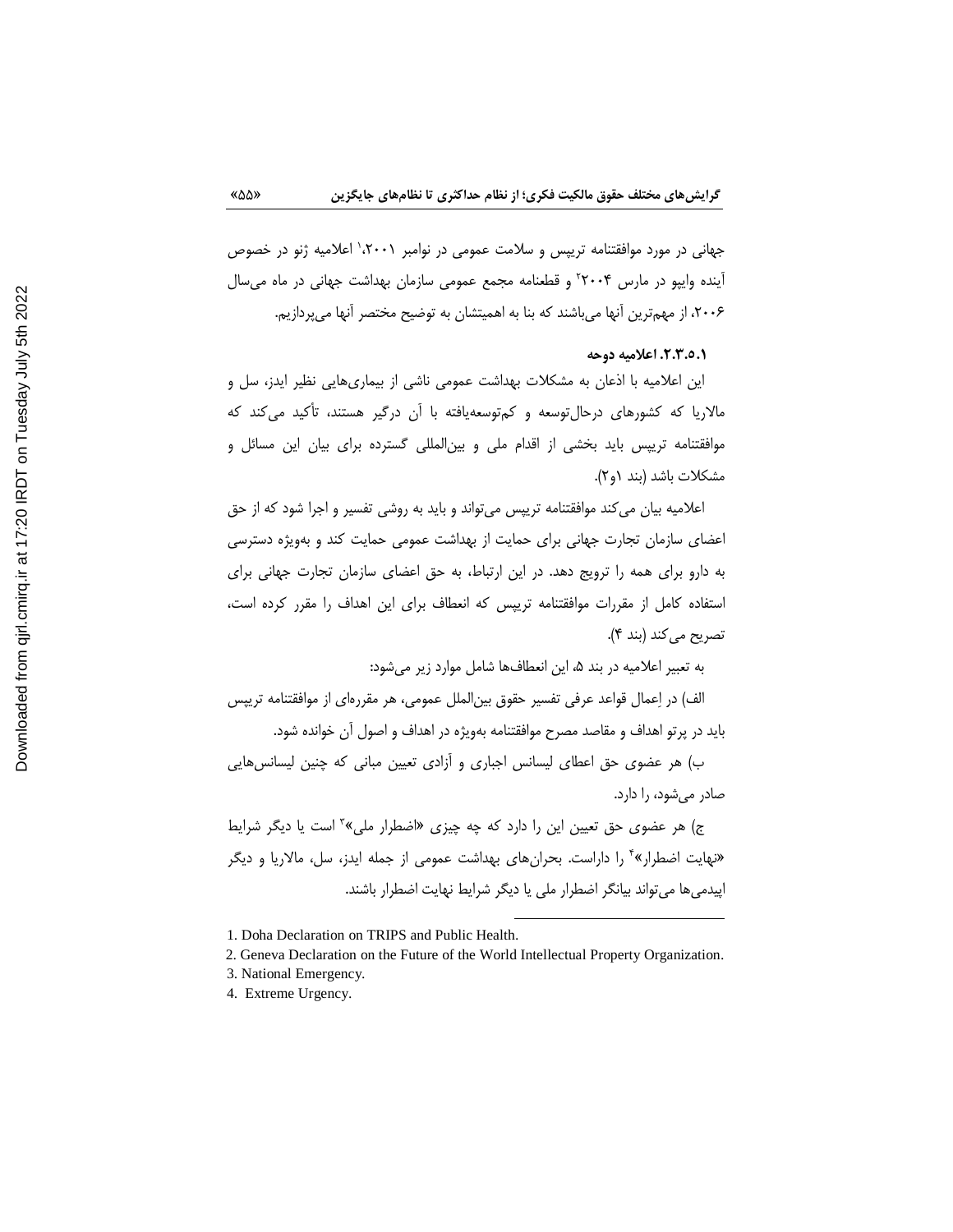د) هر عضوی آزاد گذارده شود تا بدون چالش، رژیم خود را برای زوال حقوق مالکیت فکری اتخاذ كند.

اعلامیه اذعان دارد که اعضای سازمان تجارت جهانی که ظرفیتهای کافی برای ساخت در حوزه دارویی ندارند، در برقراری استفاده مؤثر از لیسانس اجباری بر طبق موافقتنامه تریپس با مشکلاتی مواجه خواهند شد؛ ازاین٫رو از شورای تریپس میخواهد یک راهحل سریع برای این مسئله بيابد (بند ۶).

همین طور، اعلامیه در عین حال که حمایت از مالکیت فکری را برای توسعه داروهای جدید مهم مے داند، نگران تأثیرات قیمتے ِ آن است (بند ۳).

اعلامیه به تعهد کشورهای توسعهیافته عضو برای ایجاد انگیزه برای بنگاهها و مؤسساتشان برای اشاعه و تشویق انتقال تکنولوژی به کشورهای کمتوسعه یافته عضو بر طبق ماده ۶۶.۲ موافقتنامه تریپس تأکید میکند. همچنین اعلام میکند که کشورهای کمتوسعهیافته عضو، راجع به محصولات دارویی، برای اجرا یا اعمال بخش های پنج و شش از بخش دو موافقتنامه تریپس یا اجرای حقوق مقررشده طبق این بخشها تا اول ژانویه ۲۰۱۶ ملزم نیستند، بدون اینکه این امر به حق کشورهای کمتوسعه یافته عضو برای تمدید دوره انتقالی مقرر در ماده ۶۶.۱ موافقتنامه تریپس خدشهای وارد سازد (بند ۷).

اعلامیه دوحه پیروزی سیاسی مهمی برای کشورهای درحالتوسعه محسوب میشود. آن اعلامیه، یک اعلامیه سیاسی بیش نیست و به هیچ وجه موافقتنامه تریپس را تغییر نمیدهد، ولی با این حال پیامدهای حقوقی مهمی دارد و تدوین آن موفقیت مهمی برای طرفداران دستیابی به دانش محسوب می شود (Shashikant, 2010: 152).

## ٠.٢.٣.٥.٢ اعلاميه ژنو در مورد أينده واييو

تهیه اعلامیه ژنو در مارس ۲۰۰۴، واکنشی به حمایت بیش از اندازه از حقوق مالکیت فکری بود. این اعلامیه با احصاء آثار منفی و مخرب چنین حمایتهایی از جمله عدم دسترسی به داروهای اساسی، نابرابری در دسترسی به آموزش، دانش و فناوری، وجود رویههای غیررقابتی، وجود موانعی فراروی ابداعات و نوآوریها، مالکیت متمرکز و کنترل دانش، فناوری و منابع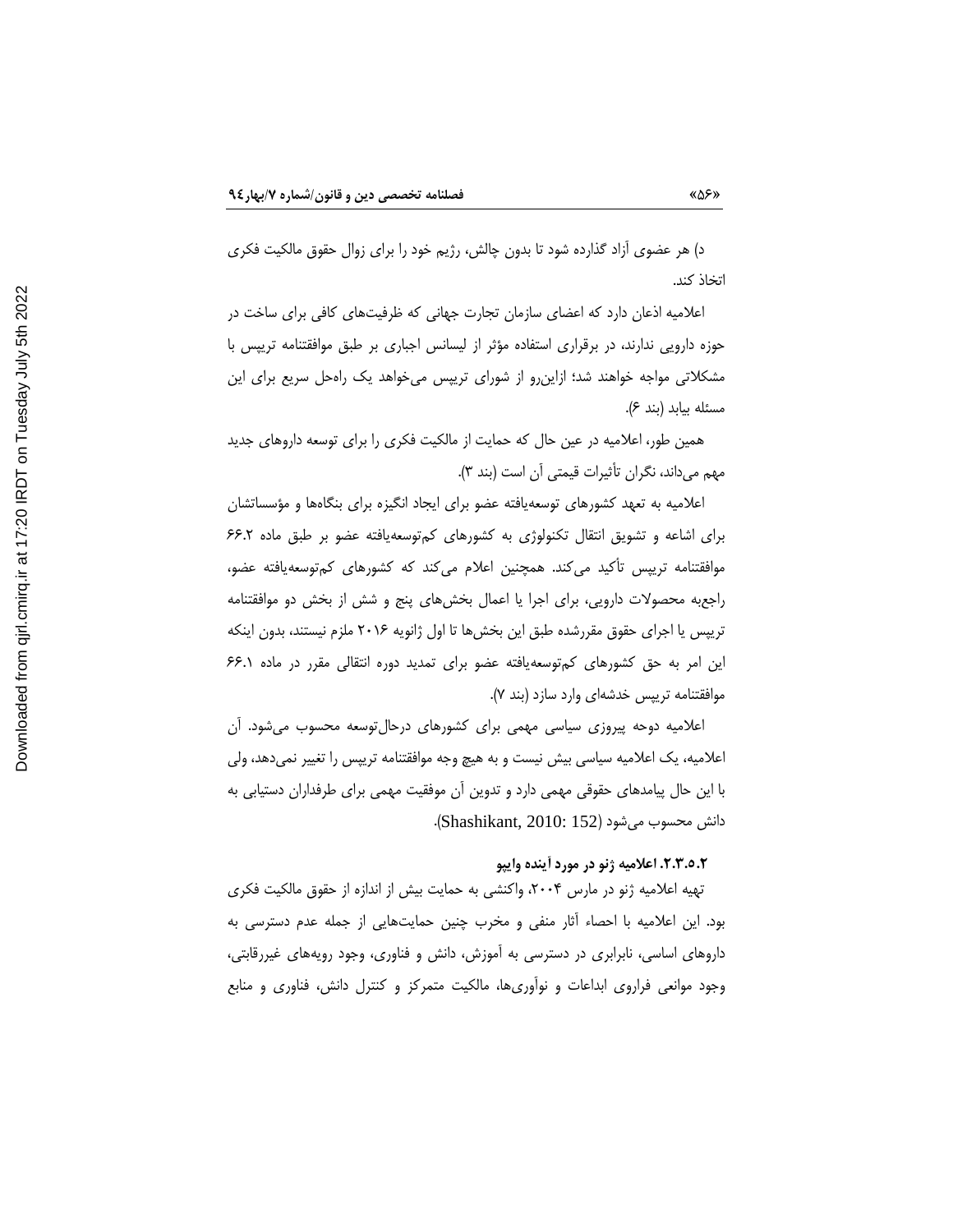بیولوژیک، تهدید استثنائات ذاتی حق مؤلف توسط اقدامات تکنولوژیک طراحی شده برای اجرای حقوق مالکیت فکری در محیط دیجیتال و عدم تناسب منافع عمومی با منافع خصوصی، به مبارزات و تلاشهای صورتگرفته برای دسترسی به دارو، مجلههای علمی، اطلاعات ژنتیکی، پایگاههای داده و نیز به اقدامات صورتگرفته در خصوص گسترش نرمافزارهای رایگان و باز، مجوزهایی نظیر گنو٬ و اف. دی . ال٬ و ویکی پدیا اشاره کرده و پیشنهادهایی برای آینده وایپو دارد.

اعلامیه ژنو از وایپو نمیخواهد که از تلاشهای خود برای ترویج حمایت مناسب از مالکیت فکری دست بردارد، یا از تلاش های خود برای یکنواخت کردن یا بهبود مقررات دست بکشد؛ بلکه با این مخالف است که وایپو فقط «حمایت از مالکیت فکری را ترویج دهد» و به سیاستهای دیگر که ادعاهای مالکیت فکری را به عقب می رانند یا از قلمرو عمومی حمایت می کنند یا دنبال افزایش آن هستند، توجه نکند. اعلامیه شعار «بیشتر بهتر است» یا «کمتر هرگز خوب نيست» را خطرناک مي داند و معتقد است که به جايگاه واييو لطمه وارد مي سازد.

اعلامیه توقع دارد وایپو در چارچوب گستردهای که در توافق ۱۹۷۴ با سازمان ملل توصیف شده است، کار کند و نگاه خیلی واقعبینانه و بسیار متعادل به منافع اجتماعی و هزینههای مالکیت فکری داشته باشد. همچنین از منظر اعلامیه، وایپو باید نگاه بسیار متعادلی به منافع واقعی یکنواختسازی و تنوع داشته باشد و یکنواختسازی را فقط وقتی برقرار کند که واقعاً به نفع تمام بشریت باشد؛ این روش که «یک اندازه مناسب همه است» و پیش بینی بالاترین حمایت، منجر به بیعدالتی و نتایج ناگوار برای کشورهایی میشود که در تأمین نیازهای بسیار اولیه شهروندانشان در مضیقه هستند.

اعلامیه از وایپو میخواهد که رسما نیازهای توسعه کشورهای عضو، بهویژه کشورهای درحالتوسعه و کشورهای کمترتوسعهیافته را که قبلاً مطرح شده، ولی به اندازه کافی به آن توجه

<sup>1.</sup> GNU. 2. FDL.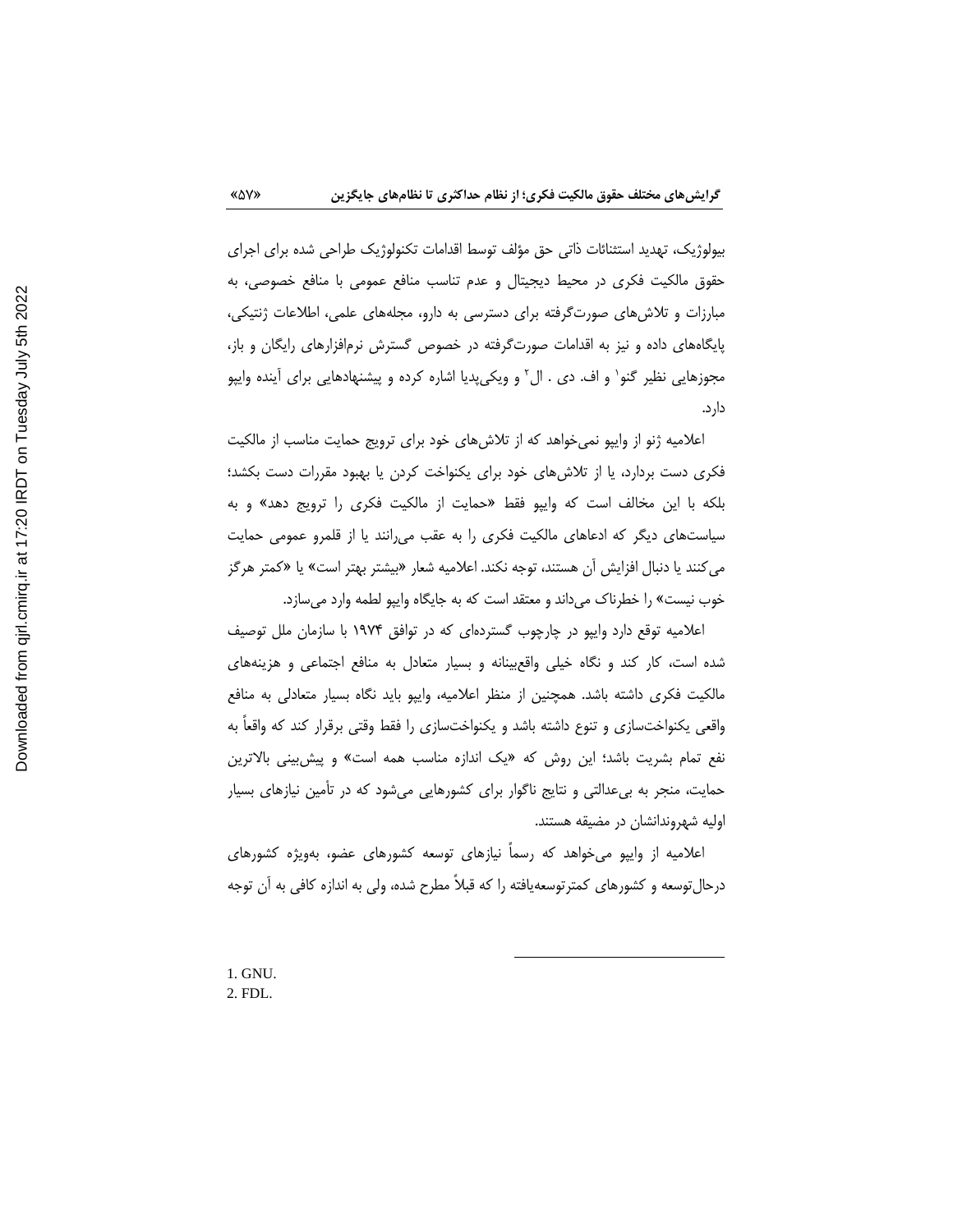نشده است، بپذیرد. همچنین نگرانیهای گروههایی نظیر مصرف¢کنندگان و حامیان حقوق بشر، فقرا، بیماران و نابینایان را در اولویت قرار دهد.

از منظر اعلامیه، بهترین تعبیر از مأموریت وایپو را میتوانیم در توافق وایپو سازمان ملل به سال ۱۹۷۴ ببینیم که به دنبال «ترویج اقدامات فکری خلاق و تسهیل انتقال تکنولوژی» است. کارکرد وايپو نهتنها بايد توسعه «حمايت مؤثر» و «يکنواختسازي» مالکيت فکري باشد؛ بلکه باید به طور رسمی مفاهیم تعادل، تناسب و ترغیب به تدوین مدلهای رقابتی و همسو در نظامهای نوآوری ملی، منطقهای و بینالمللی را بپذیرد.

اعلامیه حمایت خود را از تقاضا برای معاهدات دسترسی به دانش و تکنولوژی اعلام می کند. اعلامیه اصلاح برنامههای مساعدت فنی وایپو را درخواست می کند و اعلام میدارد اگر دبیرخانه وایپو نمی تواند نگرانی ها را درک و منافع فقرا را نمایندگی کند، باید کل برنامههای فنی به مجموعه مستقلی منتقل شود که بتواند جوابگوی کشورهای درحال توسعه باشد. به بیان اعلامیه، کشورهای درحال توسعه باید ابزارهایی برای اجرای اعلامیه دوحه سازمان تجارت جهانی در مورد تریپس و سلامت عمومی داشته باشند و از تمام انعطافهای تریپس برای اشاعه دستیابی به دارو برای همه استفاده کنند. وایپو باید به کشورهای درحال توسعه کمک کند تا محدودیتها و استثنائات را در حقوق اختراعات و کپی رایت که برای انصاف، توسعه و نوآوری لازم هستند، ييگير*ي* كنند.

از انجا که اختلافات زیاد در قدرت معاملی طرفین به نتایج غیرمنصفانه بین پدیداورندگان و جوامع و بنگاههای تجاری که محصولات فرهنگی و علمی را میفروشند، میشود، وایپو باید با تحقیق و بررسی ماهیت رویههای تجاری غیرمنصفانه، مدلهای بهتری را اشاعه دهد. همچنین باید یک یا چند مجموعهای را ایجاد نماید که به طور نظام مند رویههای ضدرقابتی و حمایت از حقوق مصرفکنندگان را پیگیری میکنند.

٢.٣.٥.٣. قطعنامه مجمع عمومي سازمان بهداشت جهاني

مجمع عمومی سازمان بهداشت جهانی در ماه میسال ۲۰۰۶ قطعنامهای را تصویب و از تمامی کشورهای عضو علاقهمند خواست که یک چارچوب میان مدت در خصوص حقوق مالکیت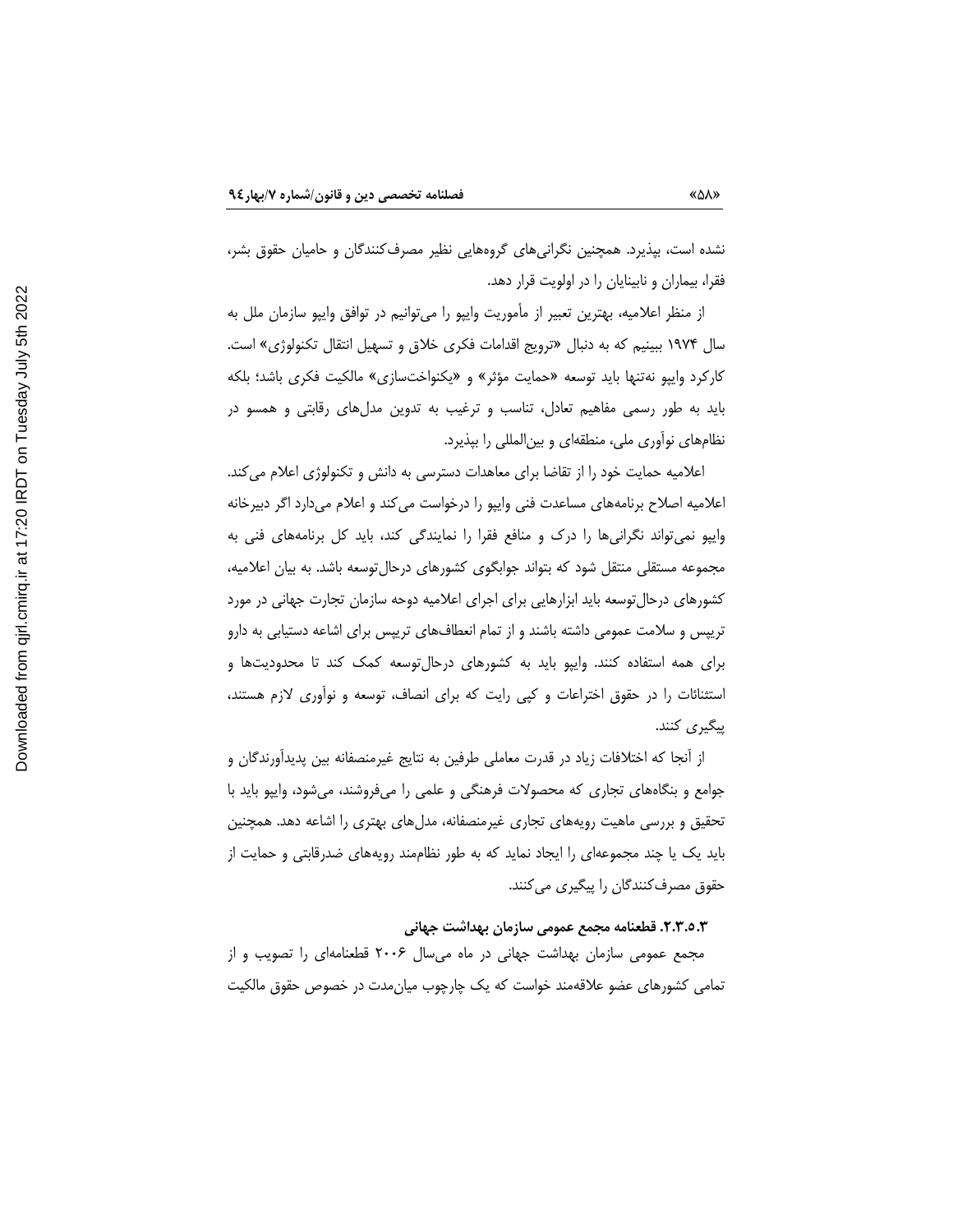فکری، نوآوری و بهداشت عمومی تدوین نمایند. همچنین یک کارگروه بینالدولی تشکیل گردید. مهمترین مواردی که در خصوص حقوق مالکیت فکری مورد بحث و مذاکره واقع شد، عبارتند از: ظرفیتسازی، دسترسی به اختراعات مرتبط با بهداشت، بهرهگیری از روشهای منبع باز برای حمایت از کشفیات علمی، اتخاذ تمهیدات انگیزشی جایگزین نظیر اعطای جوایز و روشهای بازاریابی نوین، به حداکثررسانی انعطاف در نظامهای جاری و تعهد به تحقیق و توسعه. (حبيبا، ۱۳۸۶: ۴۱)

«۵۹»

أنچه از خلال مباحث مذکور جلب توجه میکند، رویکرد جامعه جهانی به محدود نمودن انحصارات ناشی از مالکیت فکری و توسعه روشهای جایگزین برای تشویق نوآوریها و در عین حال فراهم کردن امکان دسترسی هر چه بیشتر مردم کشورهای درحال توسعه به فرآوردههای بهداشتی و درمانی است (همان).

٢.٤. محدوديتهاي ناشي از حقوق رقابت

نظام مالکیت فکری با اعطای انحصار از پدیدآورنده حمایت میکند. این در حالی است که حقوق رقابت با انحصار مقابله كرده و به دنبال برقرارى رقابت سالم در بازار به منظور افزايش تولید، کاهش قیمت، تنوع محصولات و خدمات، افزایش رفاه و مقاصدی از این دست و در یک تعبیر کلی، سودمندی و کارایی بازار است.

علی رغم تصور اولیه، امروزه عقیده غالب این است که حقوق مالکیت فکری و حقوق رقابت با هم تعارض ذاتی ندارند و هر دو ـ البته هر کدام با روشهای خود، اولی از طریق اعطای انحصار و دومی از طریق مقابله با رویهها و توافق های انحصاری \_ مقاصد مشترکی از جمله افزایش رفاه، نواوری، خلاقیت، تنوع محصول و خدمات را تعقیب می کنند (محمودی، ۱۳۹۳:  $\mathcal{N}$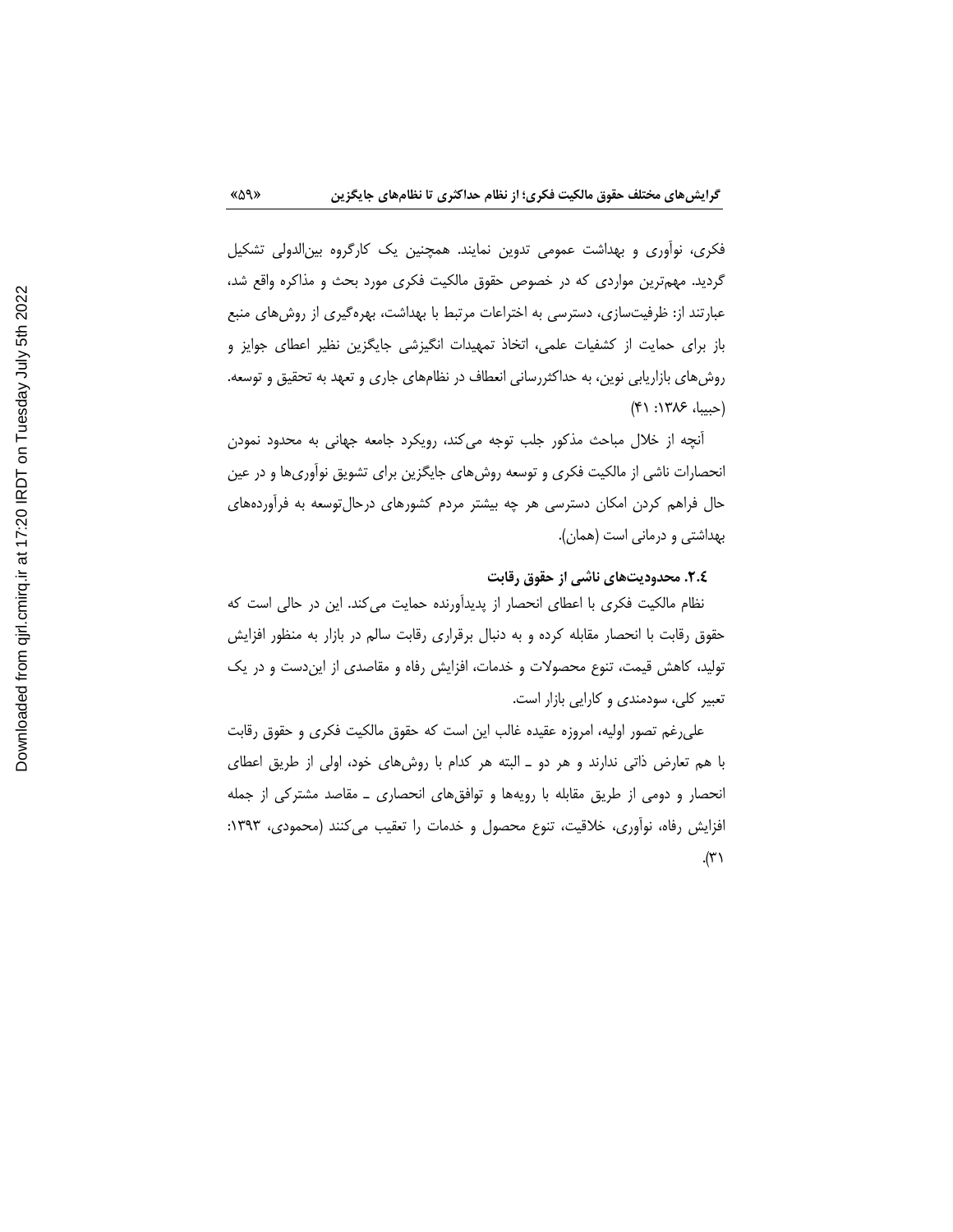در اینجا در مقام تبیین رابطه بین این دو رشته و تحلیل وضعیت شروط مختلف از منظر حقوق رقابت نیستیم،` بلکه منظور از بحث مقررات رقابت این است که حقوق مالکیت فکری در تعامل با حقوق رقابت محدود می گردد. درست به همین دلیل است که طرفداران جنبش دسترسی به دانش، از حقوق رقابت به عنوان ابزاری برای محدود کردن مالکیت فکری استفاده می کنند. از منظر اینان، قانون رقابت میتواند و باید برای ارتقای اهداف دسترسی به دانش استفاده شود (Flynn, 2010: 451). هرچند که سؤال اصلی این است که قوانین رقابتی چه زمانی باید حقوق مالکیت فکری را محدود کنند؟ در پاسخ به این پرسش، به طور خلاصه میتوان گفت که مقررات رقابت در مواردی که منافع محدود کردن مالکیت فکری از هزینهها و ضررهای آن بیشتر باشد، با رویهها و توافقهای خاص مقابله میکند. بر عکس، در مواردی که هزینهها و ضررهای محدود کردن مالکیت فکری بیشتر از منافع آن باشد، مخالفتی نمی کند. استفاده از قاعده «ضابطه عقلی»<sup>۲</sup> در حقوق آمریکا و استفاده از قواعدی مشابه در مقررات اتحادیه اروپا، گواه خوبی در این مورد است. با اِعمال این ضابطههاست که شروطی نظیر فروش اجباری، محدودیت فروش و محدودیت تولید در قراردادهای انتقال فناوری گاهی تجویز و گاهی هم رد مى شوند.

استفاده از دکترین «امکانات ضروری»<sup>۳</sup> نیز ابزاری در دست حقوق رقابت است. به موجب این نظریه، «اشخاص باید دسترسی به امکانات ضروری و منحصربهفردشان را حتی با رقیبانشان به اشتراک بگذارند، مشروط بر اینکه اشتراک گذاردن امکان پذیر باشد و رقیبان خود به تنهایی نتوانند چنین امکانی را فراهم آورند». کشورهای اروپایی با استفاده از این تئوری به مقابله با مواردی میپردازند که دارنده حق از اعطای لیسانس امتناع میLورزد. نیز بر پایه همین نظریه است که گفته میشود در کشورهای درحالتوسعه باید قوانینی وضع  $\overline{a}$ 

- 2. Rule of Reason.
- 3. Essential Facilities.

١. براى مطالعه بيشتر در اين زمينه ر.ك: محمودى، اصغر، جزوه حقوق رقابت و ضد انحصار، پرديس دانشگاه شهید بهشتی، نیمسال دوم ۱۳۹۳، ص۳۲ـ۳۲. و نیز همو، حقوق قراردادهای انتقال فناوری، انتشارات جاودانه، ۱۳۹۲، ص۱۸۵\_۱۹۹.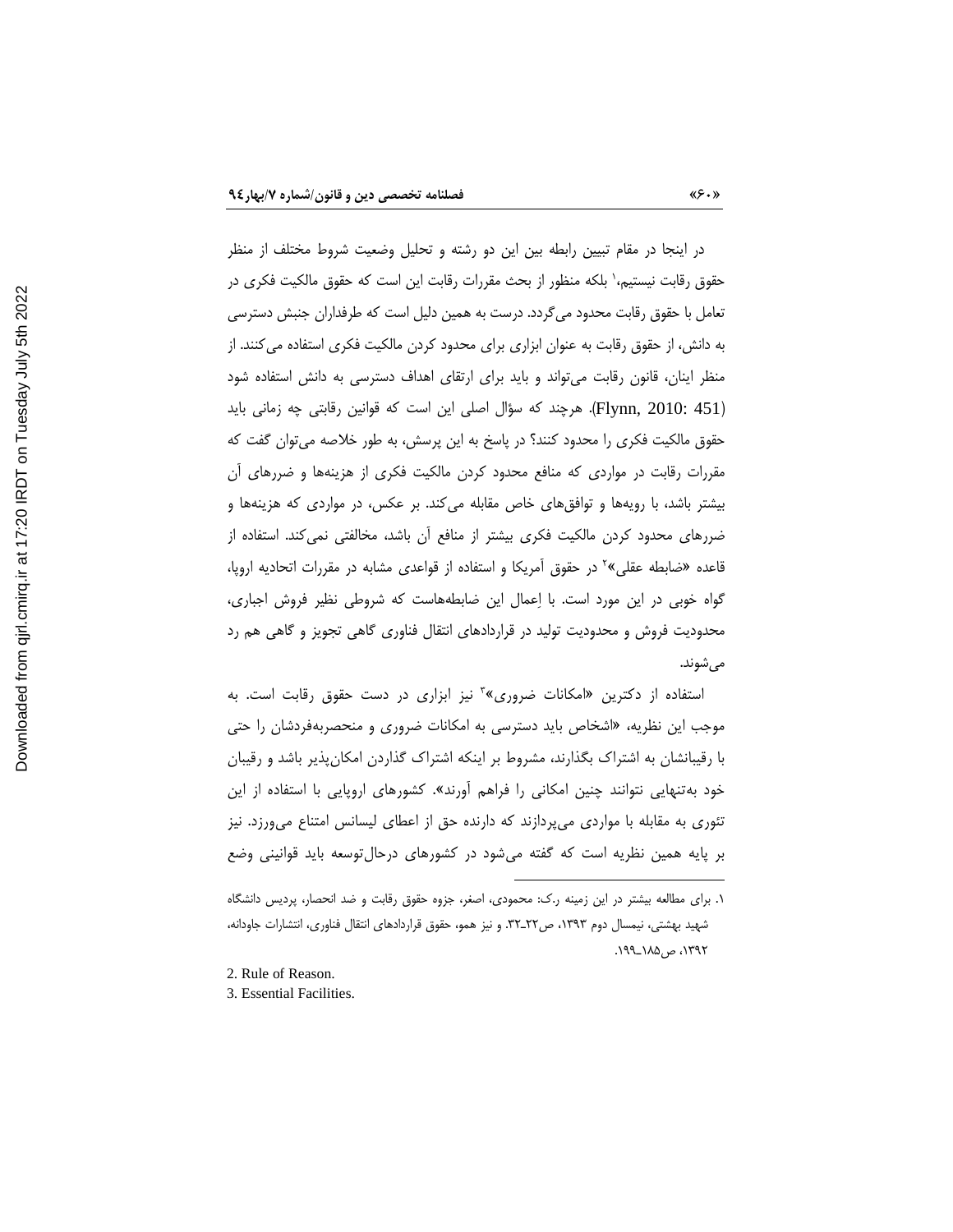شود که دسترسی به مالکیت فکری را در مورد کالاها و خدمات اساسی، به تعبیر دیگر «مالكيت فكرى ضرورى»` تسهيل نمايد (Ibid: 470).

میتوان از مقررات رقابت قویتر برای به اشتراک گذاردن مالکیت فکری ضروری با استفاده از تعادل اساسی بین «هزینهها» و «سود» هم بهره برد. به عنوان مثال کافی است به مورد آفریقای جنوبی، کشوری که از نظر نابرابری درآمدی بدترین شرایط را دارد، نگاهی داشته باشیم. افرادی که در آفریقای جنوبی نیاز به درمان ایدز دارند، اگر قیمت داروهایشان پنج درصد درآمدشان باشد، آن را خواهند خرید. اگر شرکتی داروی خود را ۱۴۸۱ دلار به ازای هر بیمار در سال قیمت بگذارد، صد هزار نفر که دهک بالایی از درآمد را دارند، آن را خواهند خرید. اگر قیمت دارو ۳۹۶ دلار باشد، دویست هزار نفر که مبتلا به ایدز هستند، دارو را خواهند خرید. در صورتی که قیمت آن ۹۲ دلار باشد، نیمی از مردم که نیاز به درمان دارند، می توانند آن را خریداری کنند. برای فروش دارو به تمام کسانی که ایدز دارند، این قیمت باید تا هجده دلار برای هر بیمار در سال کاهش یابد (Ibid: 460).

در سیتامبر ۲۰۰۲، جنبش دسترسی به دارو دچار یک تحول عمده شد؛ یعنی زمانی که در افریقای جنوبی، مدافعان جنبش دسترسی به دانش، شروع به استفاده از قانون رقابت کردند. کمپین درمان آفریقای جنوبی، تمرکز و تأکیدش را به سمت کمیسیون رقابت آفریقای جنوبی تغییر داد. در آن زمان کمپین درمان آفریقای جنوبی و سایر برگزارکنندگان کمپین در سراسر جهان در حال کار برای افزایش دسترسی بیماران به یک داروی مهم ایدز بودند که در کشورهای درحالتوسعه استفاده میشد. داروی Cocktail که ترکیبی از AZT و 3TC بود و حق امتیاز هر دو مربوط به شرکت GSK و داروی نیوراپین که حق امتیاز انحصاری آن متعلق به شرکت BI بود، در اواخر دهه نود در آفریقای جنوبی و در سراسر جهان ده هزار دلار برای هر بیمار در سال قیمتگذاری شده بود. این قیمت حدود سه برابر درآمد سرانه خالص در آفریقای جنوبی بود. زمان طرح دعوا، قیمتها در آفریقای جنوبی تا حدود سه هزار دلار در سال برای همان دارو بود، و در همان زمان قیمت نسخههای همان نوع شرکتهای هندی سیصد دلار بود (همان: ۴۶۲).

<sup>1.</sup> Essential Intellectual Property.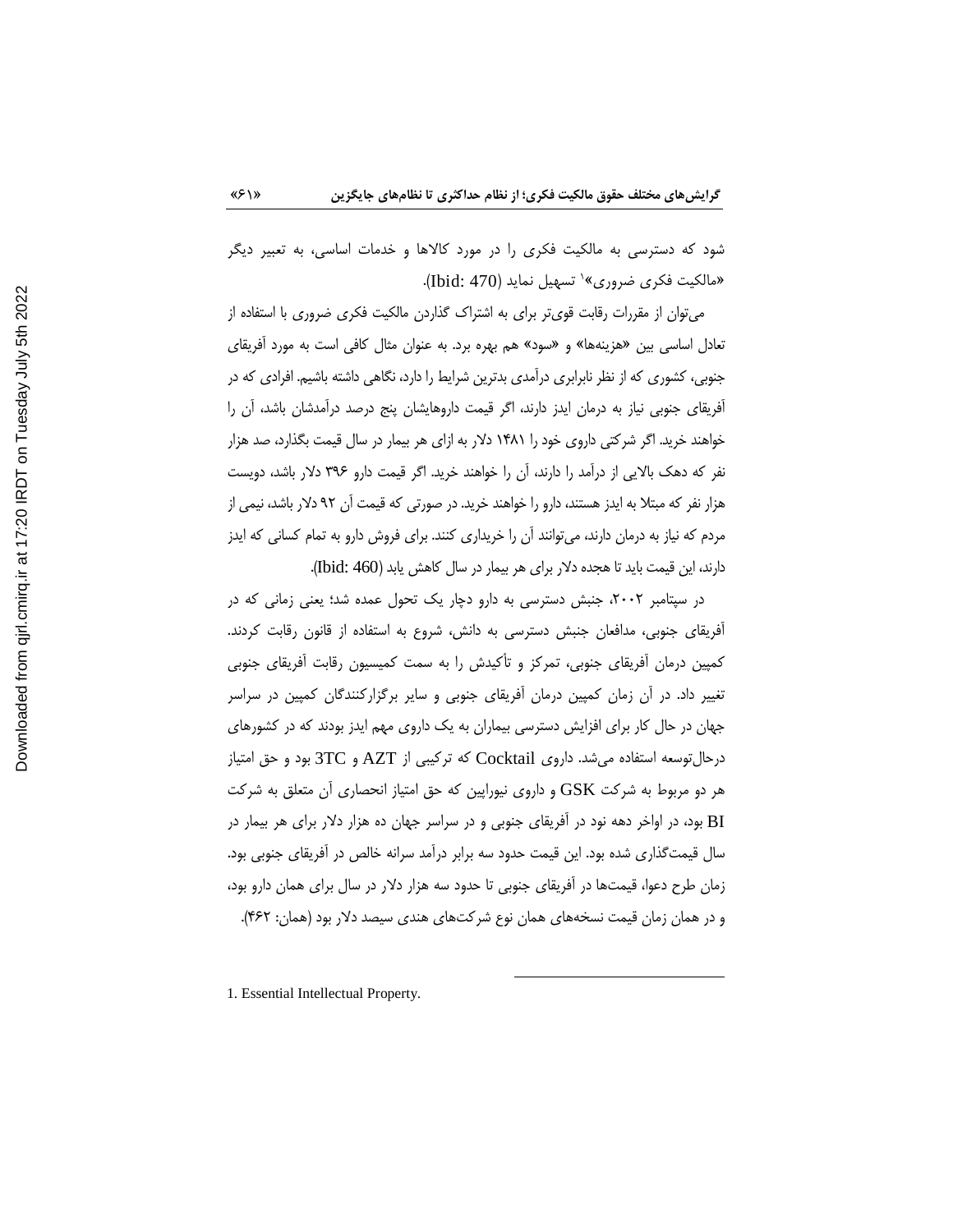شکایت تنظیم٬شده توسط کمپین درمان آفریقای جنوبی در کمیسیون رقابت در سال ۲۰۰۲ ادعا میکرد که استفاده از ورقه اختراع توسط شرکتهای داروسازی چندملیتی برای بیان قیمتی كه فقط بخشى از جمعيت أفريقاى جنوبى مىتوانستند بپردازند، بر خلاف بخش هشت قانون , قابت در آفریقای جنوبی است که میگوید برای یک شرکت اصلی ممنوع است که «قیمت خیلی بالا»' را به عنوان قیمتی که بالاتر از «ارزش اقتصادی منطقی»<sup>۲</sup> آن است، در نظر بگیرد. در اکتبر سال بعد کمیسیون اعلام کرد که در مورد ماده هشت آن قانون، سوء استفادههایی از جمله قیمتگذاری بیش از حد صورت گرفته است. اعلام شد که شرکت GSK سود خود را با افزایش قیمت داروهای حیاتی در بازار دوچندان میکند؛ داروهایی از جمله ایدز که بسیاری از افراد با درآمد پايين بايد بخرند (Ibid: 463).

سایر کمپین ها نیز از قوانین رقابتی برای دسترسی به سایر منظورها استفاده کردهاند. در فوریه سال ۲۰۰۷ سازمان بین|لمللی اطلاعات اکولوژی، شکایتی را در کمیسیون تجارت فدرال آمریکا مطرح کرد به این شرح که شرکت Gilead Science به طور غیرقانونی از سیاستهای محدودکننده، از جمله ممنوع کردن لیسانس گیرندهها از فعالیت در برخی از کشورها و اخذ رویالتی<sup>۳</sup> در کشورهایی که اختراع ثبت نشده بود، استفاده میکند ( .Ibid .(464

در تایلند نیز فعالان دارو و درمان شکایتی را جهت صدور لیسانس اجباری در مورد داروی ایدز (Abbot Labratories v. Kalerta) به دلیل امتناع از عرضه داروهای جدید مطرح كردند (Ibid).

استفاده از چارچوبهای رقابتی برای تغییر مالکیت فکری در برخی از اسناد مربوط به جنبش دسترسی به دانش و توضیح استراتژیهای آن مشهود است. از قانون رقابت در بخش هایی استفاده می شود که به احیای بحثهای عمومی در مورد سوءاستفاده از لیسانس و

l,

- 2. Reasonable Economic Value.
- 3. Royalty.

<sup>1.</sup> Excessive Price.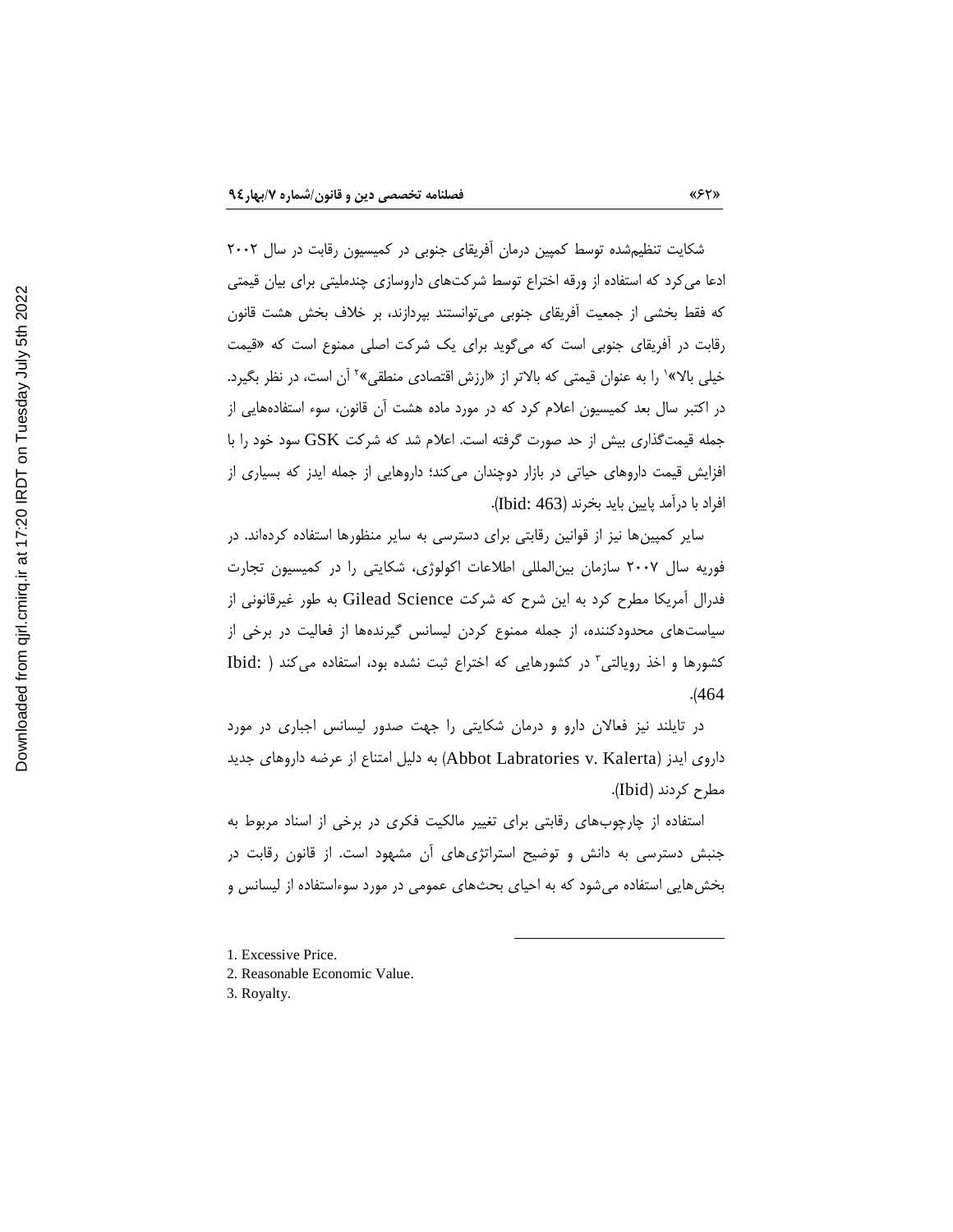سودآوری نیاز است و رقابت آن را انجام میدهد. بنابراین قانون رقابت نهتنها برای راه حل های احتمالی لازم و مهم است؛ بلکه چون به ارتباط جنبش با عموم کمک می کند هم مهم است. مزیت مهم دیگر استفاده از قانون رقابت این است که این قانون یک قانون کیفری (تنبیهی) است. سایر روش،های مطرحشده، مثل لیسانس،های اجباری، معمولاً اختیاری هستند و الزاماً دارنده حق مالکیت فکری را یک بازیگر نقش بد نمیدانند. حال أنكه استفاده از قوانين رقابتي مسئله را به اين سو سوق ميدهد كه أيا أن شركت استحقاق جریمه و مجازات برای سوء استفادهاش را دارد یا خیر. دیگر مزیت حائز اهمیت رقابت و اجرای قوانین آن این است که معمولاً باعث پیشرفت می شوند. برخلاف لیسانس اجباری که به نفع عموم هستند و اغلب فاقد رویهها و روشهای مشخص هستند، روشهای رقابتی عموماً با قواعدی تعریف و مشخص می شوند که برای تصمیم گیری های آتی مفیدند ( .Ibid  $.465 - 466$ 

٢.٥. محدودیتهای ناشی از کییلفت

کیے لفت<sup>י</sup> در تقابل با کیے رایت<sup>۲</sup> به کار برده می شود. کیے لفت حرکتی نوخواسته در جهان مالکیت فکری است که در مسیر ایجاد توازن میان منافع جامعه و خالقان فکری قرار می گیرد. بر اساس کپی لفت، فرد قبول کننده مجوز قادر است آزادانه به استفاده، اصلاح و توزيع اثر مبادرت ورزد (سعيد حبيبا، زهرا شاكرى، ١٣٩١: ٩۴).

نقطه آغاز و تأسیس این نظریه به تولید نرمافزارهای رایانهای باز برمی گردد. اگر مصرف کنندگان بتوانند آزادانه از نرمافزارهای قبلی استفاده و آن را اصلاح کنند، کیفیت و كميت نرم افزارها افزايش مى يابد؛ ازاين رو نرم افزارهاى آزاد<sup>؟</sup> به بازار عرضه شدند؛ نرمافزارهایی که مصرف کننده آزاد است آنها را به اشتراک بگذارد، کد منبع را مطالعه یا اصلاح كند (همان: ٩٥ ـ ٩۶).

1. Copy Left.

«۶۳»

- 2. Copy Right.
- 3. Free Software.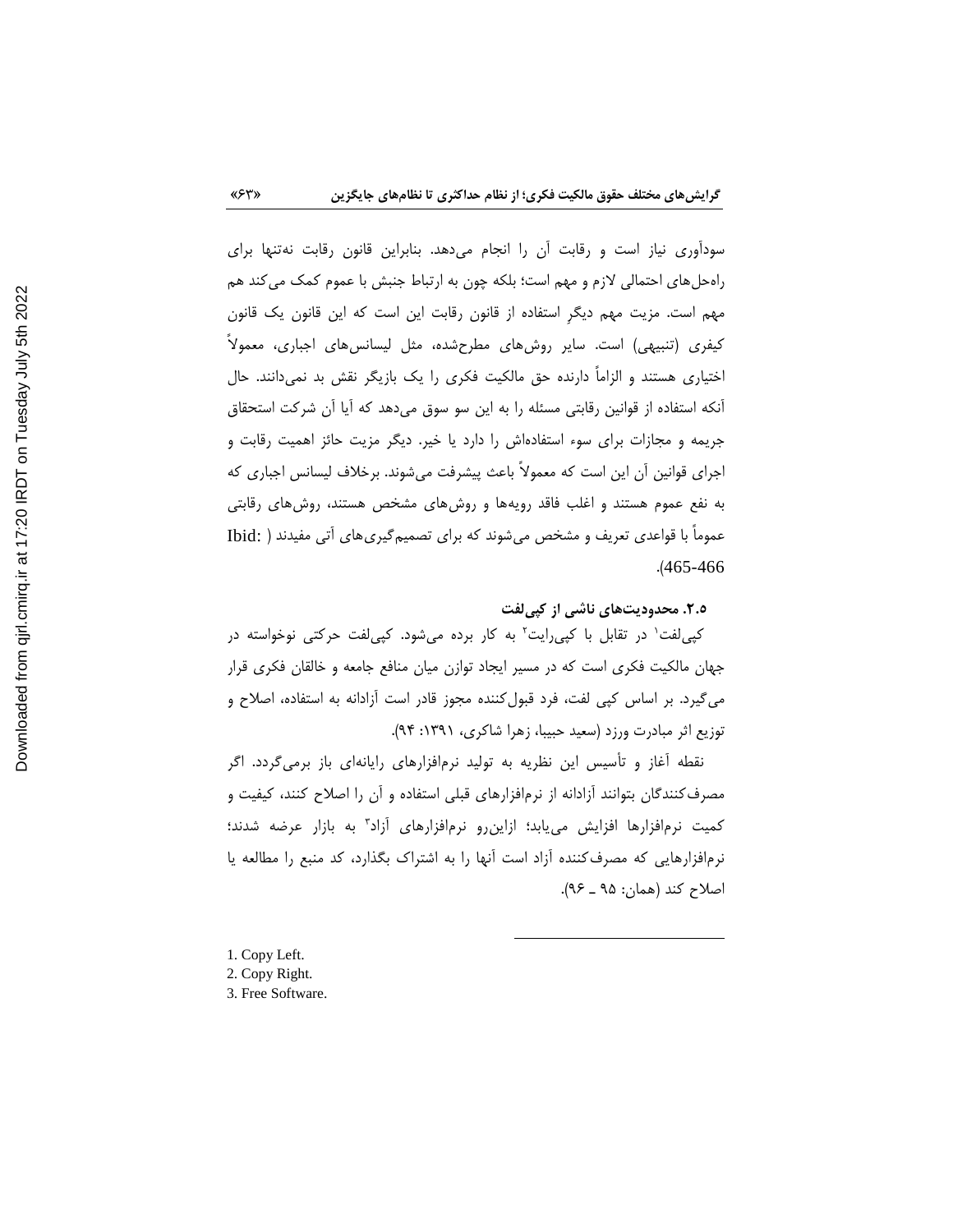یکی از معمول ترین مجوزهایی که در میان نرمافزارهای باز شایع است، مجوز جامع و عمومی گنو، جی پی ال (GNU,GPL) است که به منظور اِعمال کپی لفت در مورد نرم|فزارها و متن أنها پدید أمده است و تضمین می کند که کاربران از آزادی برخوردار باشند. به طور کلی در جی پی ال، به طور خاص کد منبع باید قابل دسترس و اصلاح باشد تا بدین ترتيب بروز ابداعات مشترك تسهيل وترويج شود. به موازات اين، مجوز اف. دى. ال، اجازهنامه مستندات أزاد گنو (GNU Free Documentation) نیز وجود دارد که به کاربران اجازه می دهد مستندات را ویرایش کرده و مجدداً آن را توزیع کنند. در عین حال تضمین می کند که آزادی ویرایش و توزیع مجدد آن برای دیگران نیز محفوظ بماند. مؤلفان می توانند به سادگی این مجوز را به آثار خود ملحق کنند (همان: ۹۷).

از مجوز کپی لفت در وبگاههای مختلف مانند ویکی پدیا که به کاربران امکان تغییر، ویرایش و اضافه داده میشود نیز استفاده میشود.

## ۳. گرایش به نظام یا نظامهای جایگزین مالکیت فکری

وجود نظام مالکیت فکری حداکثری، این تمایل را در بعض اشخاص و گروهها، بهویژه کسانی که تحت لوای جنبش دسترسی به دانش فعالیت میکنند، ایجاد کرده است که جنبش دسترسی به دانش را نهتنها ابزاری برای مقاومت و مقابله با قواعد گسترده مالکیت فکری بدانند، بلکه فراتر از آن، جنبش را جایگزینی به نظام مالکیت فکری تلقی کنند.

از منظر اینان، مقاومت و مقابله، زاییده ضرورت و پاسخی به بحران هاست؛ اما مهمتر از آن، دسترسی به دانش جایگزین اساسی در مقابل حداکثری شدن نظام مالکیت فکری است .(Kapczynski et al, 2010: 553)

به زعم اینان، به علت محدودیت منابع و زمان، نمی توان برای همیشه در جنگهای کوچک درگیر بود و باید راهحل اساسی برای مقابله با نظام مالکیت فکری حداکثری پیدا کرد. ازاین رو گفته می شود جنبش دسترسی به دانش، در حال حاضر جایگزین هایی برای نظام مالکیت فکری موجود را هم دنبال می کند. البته استراتژی جنبش، دنبال کردن تغییرات اساسی نيست؛ بلكه از طريق تغييرات تدريجي از جمله برنامه توسعه وايپو، معاهده تحقيق و توسعه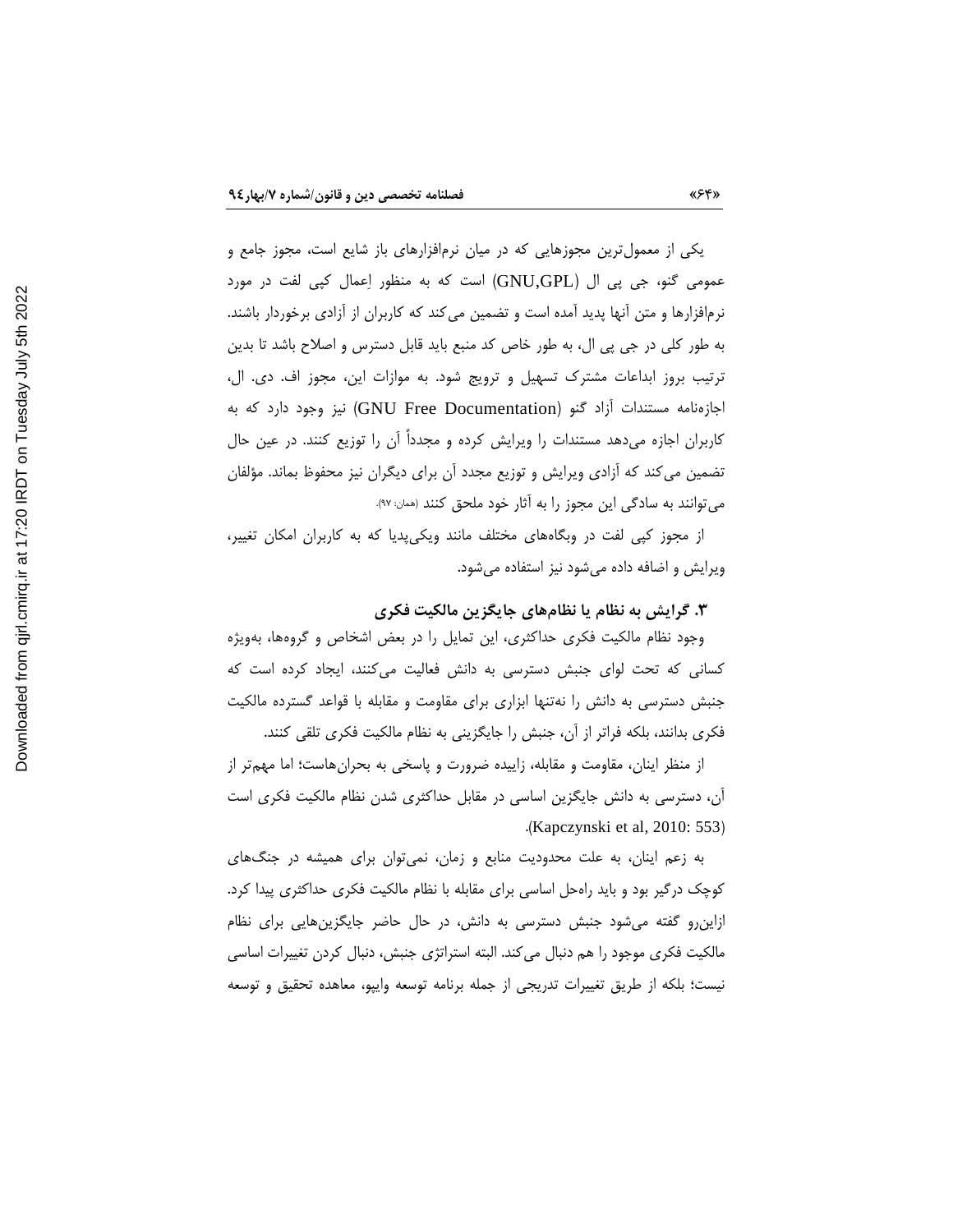سازمان بهداشت جهانی و پیگیری صندوق جایزه برای نوآوریهای پزشکی جهت رسیدن به اصلاحات اساسی در درازمدت و جایگزین های مالکیت فکری تلاش می کند ( ,Ibid: 553  $.559$ 

اما در مقابل، عدهای معتقدند که جنبش هنوز پیشنهاد واقعی و مناسبی که جایگزین تمامءیار نظام مالکیت فکری باشد، ارائه نکرده است و پیشنهادهایی از جمله ایجاد نظام جایزه برای نوأوری بیشتر به گزینههای خیالی میمانند. مضافاً اینکه نحوه اجرای أن در كشورها مشخص نيست (Ibid: 565-566).

افزون بر موارد مذکور، واقعیت این است که شیوه و عملکرد جامعه مدنی و دانشگاهی و به طور کلی مخالفان نظام حداکثری مالکیت فکری در مقایسه با دولت و صنعت متفاوت است. این امر ممکن است ناشی از فقدان بودجه متناسب یا متفاوت بودن ماهیت مدل های تجاری باشد؛ ولی در هر حال نشانِدهنده وجود شکاف در ظرفیت آموزشی، پژوهشی و ساماندهی جنبش است و بیانگر این است که جنبش همیشه عقب بوده و صرفاً به نظام مالکیت فکری حداکثری واکنش نشان میدهد و نمی¤واند جایگزینی برای آن محسوب شود  $(Ibid)$ 

همین طور در تعبیری، نظام مالکیت فکری را با نظام سرمایهسالاری دوران مدرنیته متناسب دانسته، جریان آن را در عصر فرامدرن ناموجه میدانند. همچنین گفته می شود پیشفرضهای انسانشناختی و جامعهشناختی مالکیت فکری مبتنی بر فردگرایی، بازار و رقابت آزاد است که در صورت عدم پذیرش این امور، مانند آنچه در اندیشه مارکسیسم دیده میشود، این نظام کارایی لازم را ندارد (از مقدمه مترجم بر ترجمه فلسفه مالکیت فکری پیتر دراهوس، ۱۳۹۱: ۴۰).

#### نتيجه

دیدیم که در خصوص حقوق مالکیت فکری سه گرایش عمده وجود دارد. اولی که گرایش غالب محسوب میشود، به دنبال توسعه، تعمیق و تقویت نظام مالکیت فکری است و با روشهای مختلف درصدد توسعه کمی و کیفی حقوق مالکیت فکری در ابعاد مختلف ملی،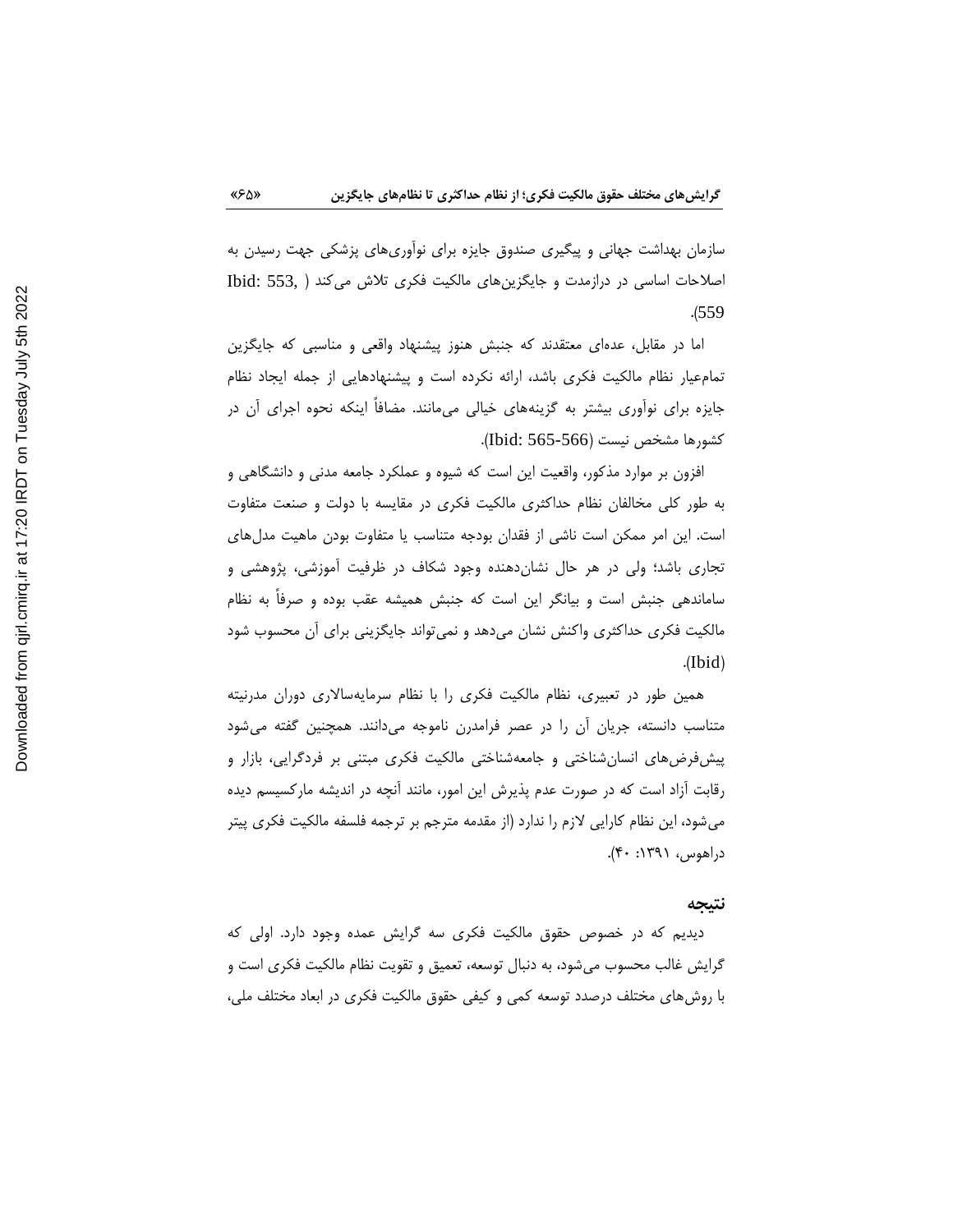منطقهای و بین|لمللی است. این گرایش به دنبال نظام مالکیت فکری حداکثری است و حمایت بیشتر را تعقیب میكند.

در مواجهه با نظام مالکیت فکری حداکثری، گرایش دوم به دنبال ایجاد محدودیت برای حقوق مالکیت فکری است. این دیدگاه، تبعات منفی نظام مالکیت فکری حداکثری بر سلامت، رقابت، انتقال فناوري و مواردي از اين‹ست را مخرب و غيرقابل قبول مي‹اند و با طرح شعارهای مختلف، از جمله حمایت از سلامت، رقابت ، حقوق بشر و انتقال فناوری، درصدد محدود کردن نظام مالکیت فکری است و از این رهگذر، از هر ابزاری از جمله حقوق رقابت، دسترسی به دانش، دسترسی به اطلاعات و انتقال فناوری بهره می برد.

گرایش سوم پا را فراتر گذاشته و با ادعای ناکارآمدی نظام مالکیت فکری و با به چالش کشیدن مبانی نظری حقوق مالکیت فکری، به دنبال جایگزین ای پاین وای این نظام است. پیشنهاد صندوق جایزه برای ابداع و نوآوری در این راستا قابل تحلیل است.

واقعیت این است که گرایش دوم در محدود کردن نظام مالکیت فکری حداکثری توفیق سیاسی و حقوقی قابل توجه داشته که نتیجه آن را میتوان در تهیه اعلامیه دوحه سازمان تجارت جهانی در مورد موافقتنامه تریپس و سلامت عمومی، اعلامیه ژنو در خصوص آینده وایپو، قطعنامه مجمع عمومی سازمان بهداشت جهانی، نهضت کپی لفت و نیز استفاده از حقوق رقابت برای تحدید مالکیت فکری بهوضوح دید. بر عکس، گرایش سوم به دلیل فقدان پیشنهاد مناسب و مقبول، حداقل تاکنون با اقبال مواجه نبوده است.

در مقررات مالکیت فکری ایران محدودیتهایی وجود دارد که تا حدی نظام مالکیت فکری را تعدیل می کند، ولی تمایل نظام موجود به سمت گرایش اول است، یا حداقل نقش گرایش دوم در نظام مالکیت فکری خیلی کمرنگ است. پیشنهاد میشود در تدوین سیاستها و استراتژیها، وضع قوانین، اجرا و تفسیر مقررات و نیز صدور آراء، به گرایش دوم و دستاودهای آن توجه شود تا مقررات مالکیت فکری در مسیری بین متوازن کردن منافع فرد و منافع جامعه قرار گیرد.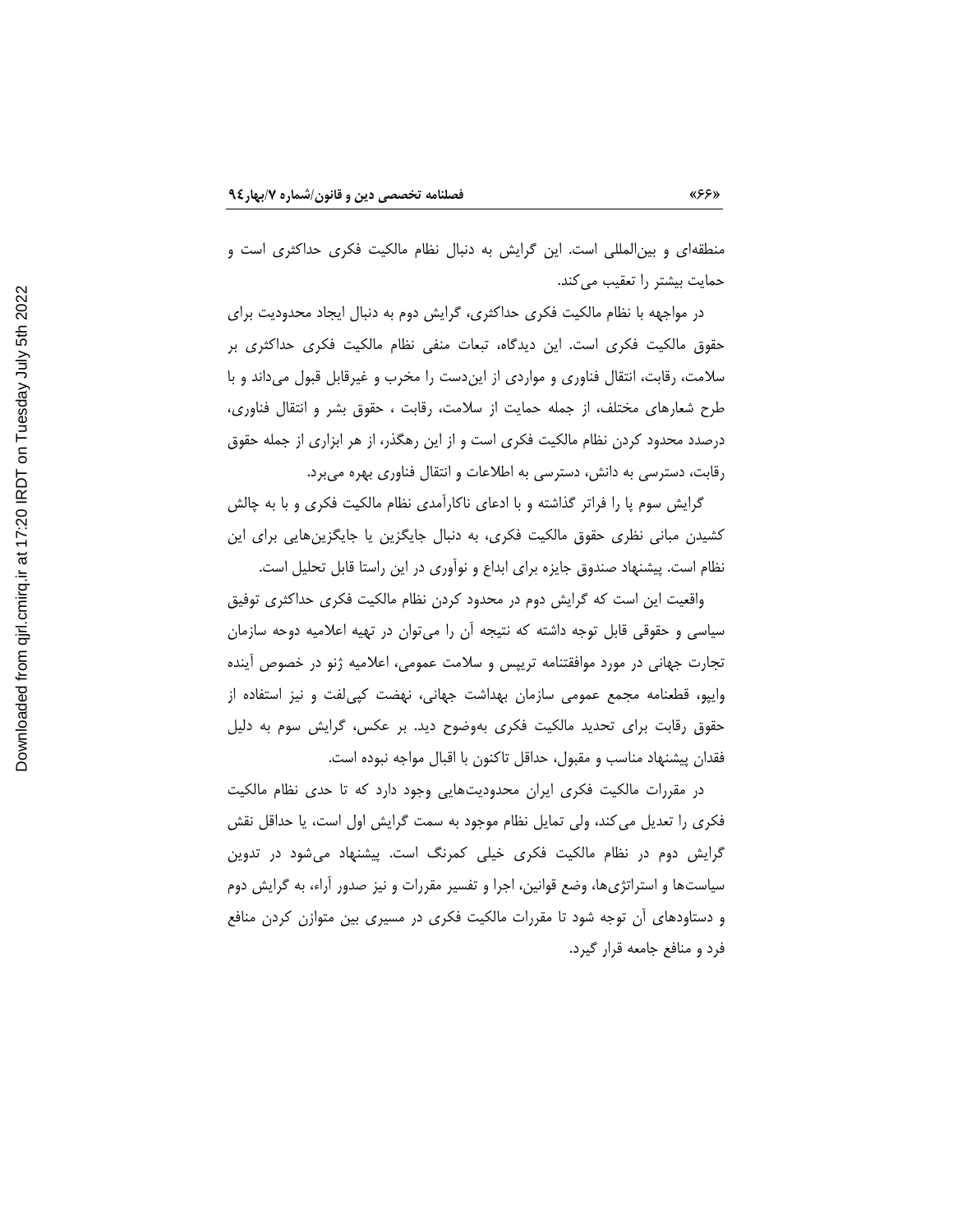## منابع

## فارسي

١. دراهوس، پيتر، فلسفه مالكيت فكرى، ترجمه محمود حكمتنيا، با همكارى مهدى معلى و علی تقی خانی، تهران: سازمان انتشارات پژوهشگاه فرهنگ و اندیشه اسلامی، ۱۳۹۱.

۲. جعفرزاده، میرقاسم، محمودی، اصغر، «شرایط ماهوی حمایت از اختراعات از نگاه رویه قضایی و اداره ثبت اختراعات»، مجله تحقیقات حقوقی، دانشکده حقوق دانشگاه شهید بهشتی، شماره ۴۲، سال ۱۳۸۴.

۳. حبیبا، سعید، «چالش های جدید حقوق مالکیت فکری»، فصل نامه حقوق، مجله دانشکده حقوق و علوم سیاسی، دوره ۳۷، شماره ۴، پاییز ۱۳۸۶.

فصل نامه حقوق، مجله دانشكده حقوق و علوم سياسي، دوره ۴۲، شماره ٢، پاييز ١٣٩١.

۵. صادقی، محسن، «مبحثی از مباحث حقوق و اقتصاد: چالش های حقوقی و اقتصادی "ثبت کاربرد جدید دارویی" برای کشورهای درحال توسعه»، فصلنامه حقوق، مجله دانشکده حقوق و علوم سياسي، دوره ۴۰، شماره ١، پاييز ١٣٨٩.

۶. صادقی، محمود و علی طهماسبی«درآمدی بر حمایت از حقوق پدیدآورنده پایگاه داده»، مجله فقه و حقوق، سال ۴، شماره ۱۳، تابستان ۱۳۸۶.

۷. محمودی، اصغر، حقوق قراردادهای انتقال فناوری، تهران: جاودانه، ۱۳۹۲.

٨. \_\_\_\_\_\_\_\_\_\_\_\_\_\_، جزوه حقوق رقابت و ضد انحصار، پردیس دانشگاه شهید بهشتی، نيمسال دوم ١٣٩٣.

انگلیسی

- 1. Declaration on the TRIPS Agreement and Public Health, Ministerial Conference, Fourth Session, Doha, 9-14 November 2001. World Trade Organization.
- 2. Gaellle Krikorian and Amy Kapczynski, Access to Knowledge in the Age of Intellectual Property, Zone books. New York, 2010.

Downloaded from qjrl.cmirq.ir at 17:20 IRDT on Tuesday July 5th 2022